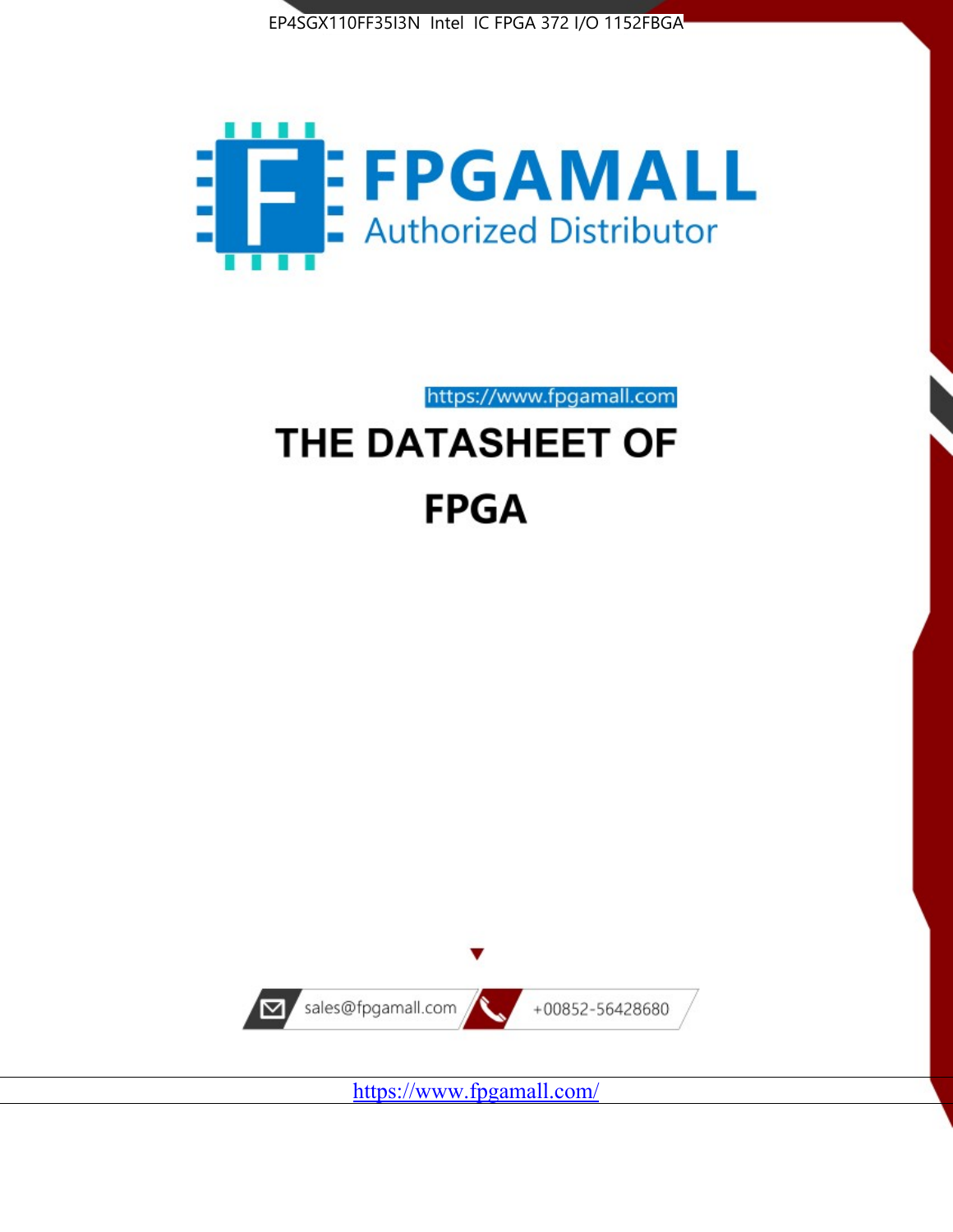EP4SGX110FF35I3N Intel IC FPGA 372 I/O 1152FBGA



# **1. Overview for the Stratix IV Device Family**

**SIV51001-3.5**

Altera® Stratix® IV FPGAs deliver a breakthrough level of system bandwidth and power efficiency for high-end applications, allowing you to innovate without compromise. Stratix IV FPGAs are based on the Taiwan Semiconductor Manufacturing Company (TSMC) 40-nm process technology and surpass all other high-end FPGAs, with the highest logic density, most transceivers, and lowest power requirements.

The Stratix IV device family contains three optimized variants to meet different application requirements:

- Stratix IV E (Enhanced) FPGAs—up to 813,050 logic elements (LEs), 33,294 kilobits (Kb) RAM, and 1,288 18 x 18 bit multipliers
- Stratix IV GX transceiver FPGAs—up to 531,200 LEs, 27,376 Kb RAM, 1,288 18 x 18-bit multipliers, and 48 full-duplex clock data recovery (CDR)-based transceivers at up to 8.5 Gbps
- Stratix IV GT—up to 531,200 LEs, 27,376 Kb RAM, 1,288 18 x 18-bit multipliers, and 48 full-duplex CDR-based transceivers at up to 11.3 Gbps

The complete Altera high-end solution includes the lowest risk, lowest total cost path to volume using HardCopy® IV ASICs for all the family variants, a comprehensive portfolio of application solutions customized for end-markets, and the industry leading Quartus® II software to increase productivity and performance.

For information about upcoming Stratix IV device features, refer to the *Upcoming [Stratix IV Device Features](http://www.altera.com/literature/hb/stratix-iv/uf01001.pdf?GSA_pos=2&WT.oss_r=1&WT.oss=upcoming)* document.

f For information about changes to the currently published *Stratix IV Device Handbook*, refer to the *[Addendum to the Stratix IV Device Handbook](http://www.altera.com/literature/hb/stratix-iv/stx4_siv54002.pdf)* chapter.

This chapter contains the following sections:

- "Feature Summary" on page 1–2
- "Architecture Features" on page 1–6
- "Integrated Software Platform" on page 1–19
- "Ordering Information" on page 1–19

@2016 Altera Corporation. All rights reserved. ALTERA, ARRIA, CYCLONE, HARDCOPY, MAX, MEGACORE, NIOS, QUARTUS and STRATIX words and logos are trademarks of Altera Corporation and registered in the U.S. Patent and Trademark



Stratix IV Device Handbook Volume 1 January 2016

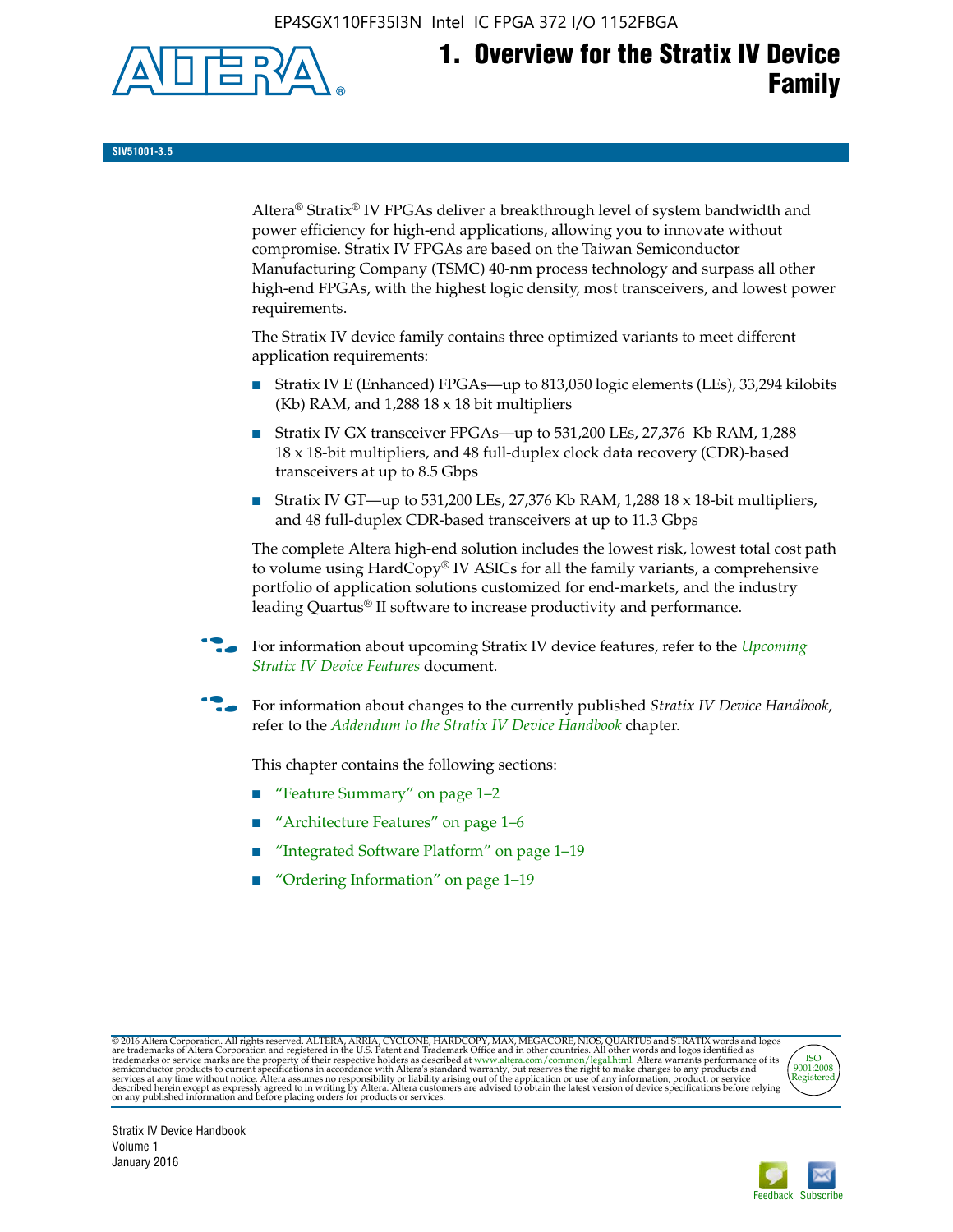# **Feature Summary**

The following list summarizes the Stratix IV device family features:

- Up to 48 full-duplex CDR-based transceivers in Stratix IV GX and GT devices supporting data rates up to 8.5 Gbps and 11.3 Gbps, respectively
- Dedicated circuitry to support physical layer functionality for popular serial protocols, such as PCI Express (PCIe) (PIPE) Gen1 and Gen2, Gbps Ethernet (GbE), Serial RapidIO, SONET/SDH, XAUI/HiGig, (OIF) CEI-6G, SD/HD/3G-SDI, Fibre Channel, SFI-5, and Interlaken
- Complete PCIe protocol solution with embedded PCIe hard IP blocks that implement PHY-MAC layer, Data Link layer, and Transaction layer functionality

**For more information, refer to the** *[IP Compiler for PCI Express User Guide](http://www.altera.com/literature/ug/ug_pci_express.pdf)***.** 

- Programmable transmitter pre-emphasis and receiver equalization circuitry to compensate for frequency-dependent losses in the physical medium
- Typical physical medium attachment (PMA) power consumption of 100 mW at 3.125 Gbps and 135 mW at 6.375 Gbps per channel
- 72,600 to 813,050 equivalent LEs per device
- 7,370 to 33,294 Kb of enhanced TriMatrix memory consisting of three RAM block sizes to implement true dual-port memory and FIFO buffers
- High-speed digital signal processing (DSP) blocks configurable as 9 x 9-bit,  $12 \times 12$ -bit,  $18 \times 18$ -bit, and  $36 \times 36$ -bit full-precision multipliers at up to 600 MHz
- Up to 16 global clocks (GCLK), 88 regional clocks (RCLK), and 132 periphery clocks (PCLK) per device
- Programmable power technology that minimizes power while maximizing device performance
- Up to 1,120 user I/O pins arranged in 24 modular I/O banks that support a wide range of single-ended and differential I/O standards
- Support for high-speed external memory interfaces including DDR, DDR2, DDR3 SDRAM, RLDRAM II, QDR II, and QDR II+ SRAM on up to 24 modular I/O banks
- High-speed LVDS I/O support with serializer/deserializer (SERDES), dynamic phase alignment (DPA), and soft-CDR circuitry at data rates up to 1.6 Gbps
- Support for source-synchronous bus standards, including SGMII, GbE, SPI-4 Phase 2 (POS-PHY Level 4), SFI-4.1, XSBI, UTOPIA IV, NPSI, and CSIX-L1
- Pinouts for Stratix IV E devices designed to allow migration of designs from Stratix III to Stratix IV E with minimal PCB impact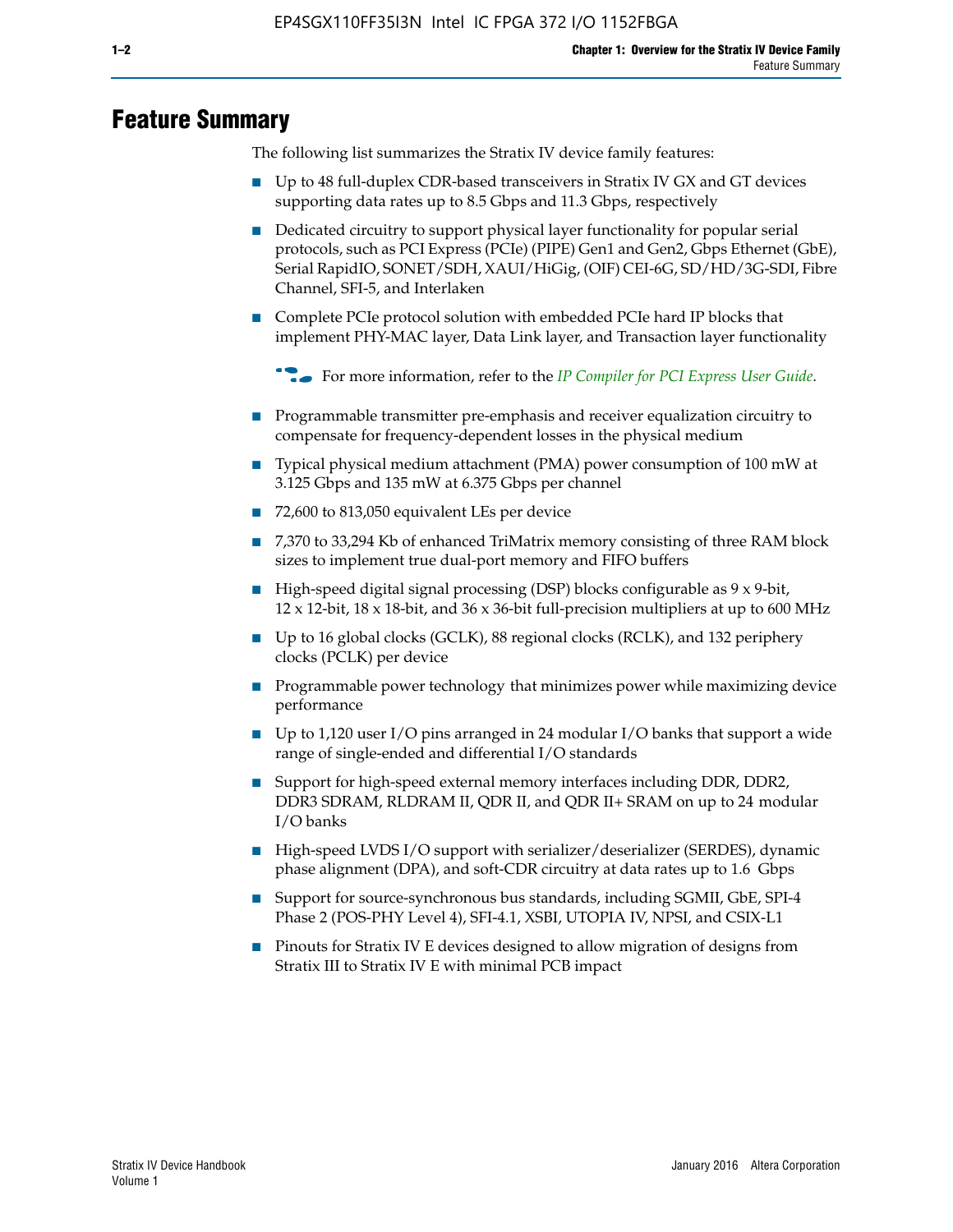# **Stratix IV GX Devices**

Stratix IV GX devices provide up to 48 full-duplex CDR-based transceiver channels per device:

- Thirty-two out of the 48 transceiver channels have dedicated physical coding sublayer (PCS) and physical medium attachment (PMA) circuitry and support data rates between 600 Mbps and 8.5 Gbps
- The remaining 16 transceiver channels have dedicated PMA-only circuitry and support data rates between 600 Mbps and 6.5 Gbps
- **1 The actual number of transceiver channels per device varies with device selection. For** more information about the exact transceiver count in each device, refer to Table 1–1 on page 1–11.
- 1 For more information about transceiver architecture, refer to the *[Transceiver](http://www.altera.com/literature/hb/stratix-iv/stx4_siv52001.pdf)  [Architecture in Stratix IV Devices](http://www.altera.com/literature/hb/stratix-iv/stx4_siv52001.pdf)* chapter.

Figure 1–1 shows a high-level Stratix IV GX chip view.

#### **Figure 1–1. Stratix IV GX Chip View** *(1)*



#### **Note to Figure 1–1:**

(1) Resource counts vary with device selection, package selection, or both.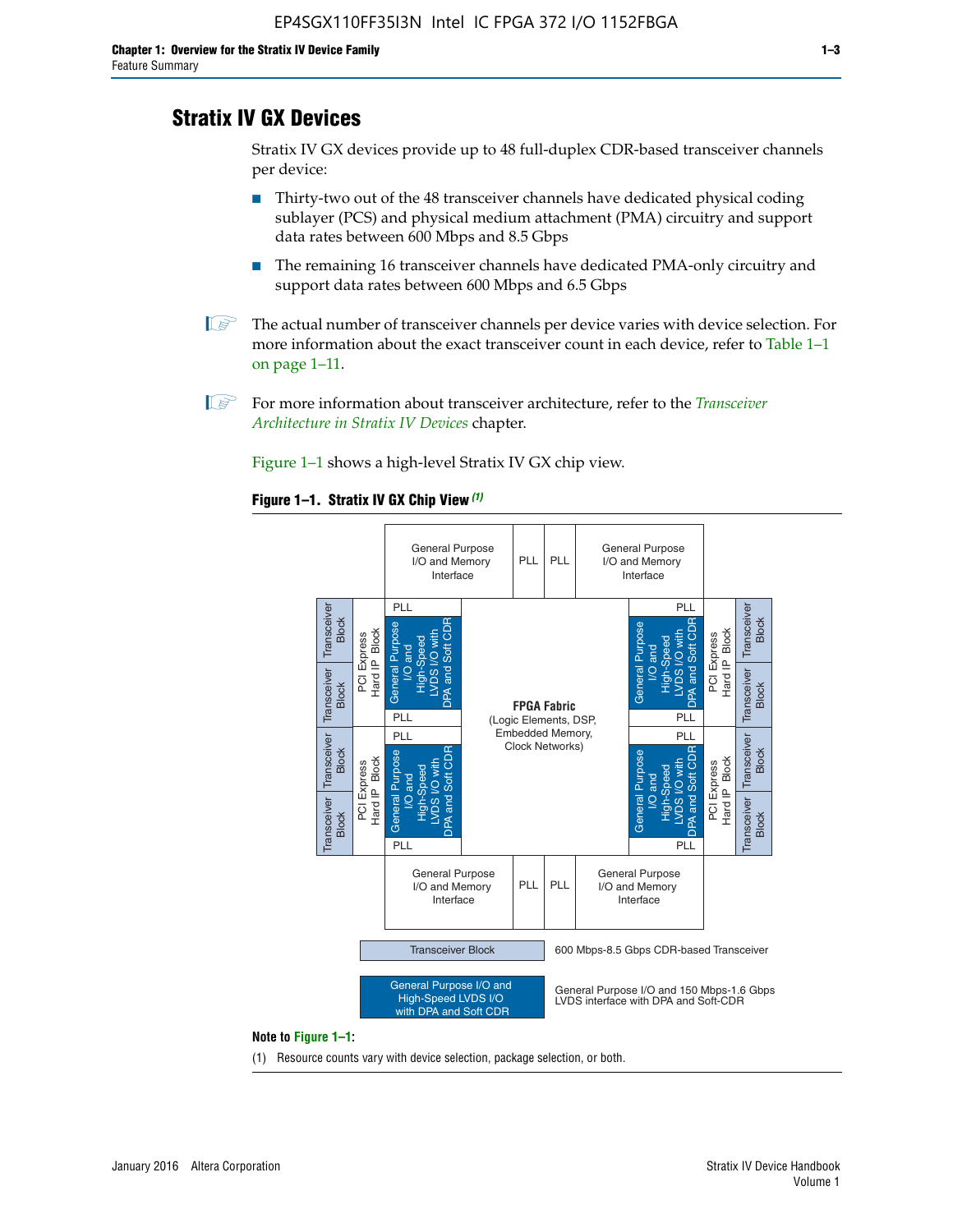# **Stratix IV E Device**

Stratix IV E devices provide an excellent solution for applications that do not require high-speed CDR-based transceivers, but are logic, user I/O, or memory intensive.

Figure 1–2 shows a high-level Stratix IV E chip view.





#### **Note to Figure 1–2:**

(1) Resource counts vary with device selection, package selection, or both.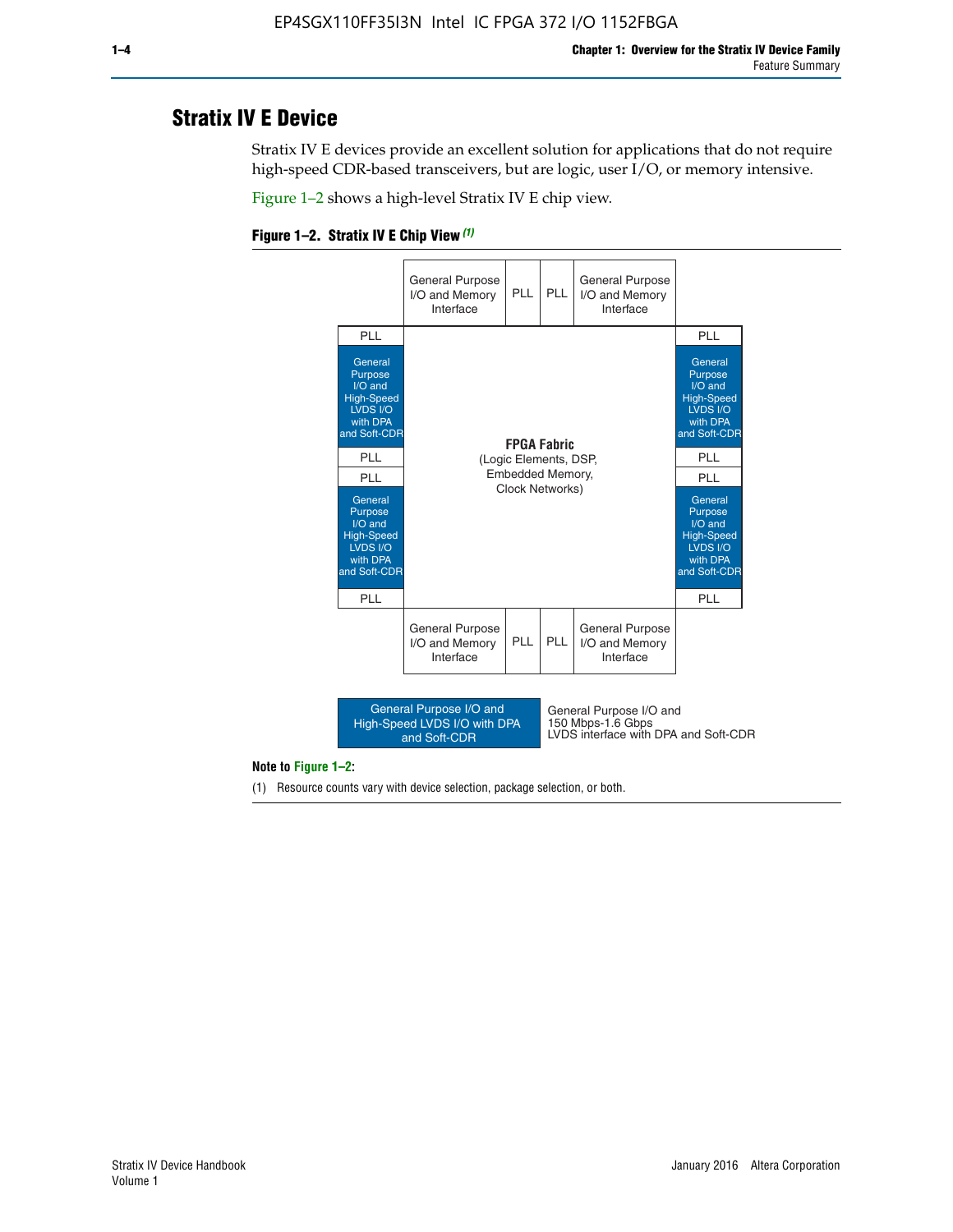# **Stratix IV GT Devices**

Stratix IV GT devices provide up to 48 CDR-based transceiver channels per device:

- Thirty-two out of the 48 transceiver channels have dedicated PCS and PMA circuitry and support data rates between 600 Mbps and 11.3 Gbps
- The remaining 16 transceiver channels have dedicated PMA-only circuitry and support data rates between 600 Mbps and 6.5 Gbps
- **1** The actual number of transceiver channels per device varies with device selection. For more information about the exact transceiver count in each device, refer to Table 1–7 on page 1–16.
- $\mathbb{I}$  For more information about Stratix IV GT devices and transceiver architecture, refer to the *[Transceiver Architecture in Stratix IV Devices](http://www.altera.com/literature/hb/stratix-iv/stx4_siv52001.pdf)* chapter.

Figure 1–3 shows a high-level Stratix IV GT chip view.

### **Figure 1–3. Stratix IV GT Chip View** *(1)*



(1) Resource counts vary with device selection, package selection, or both.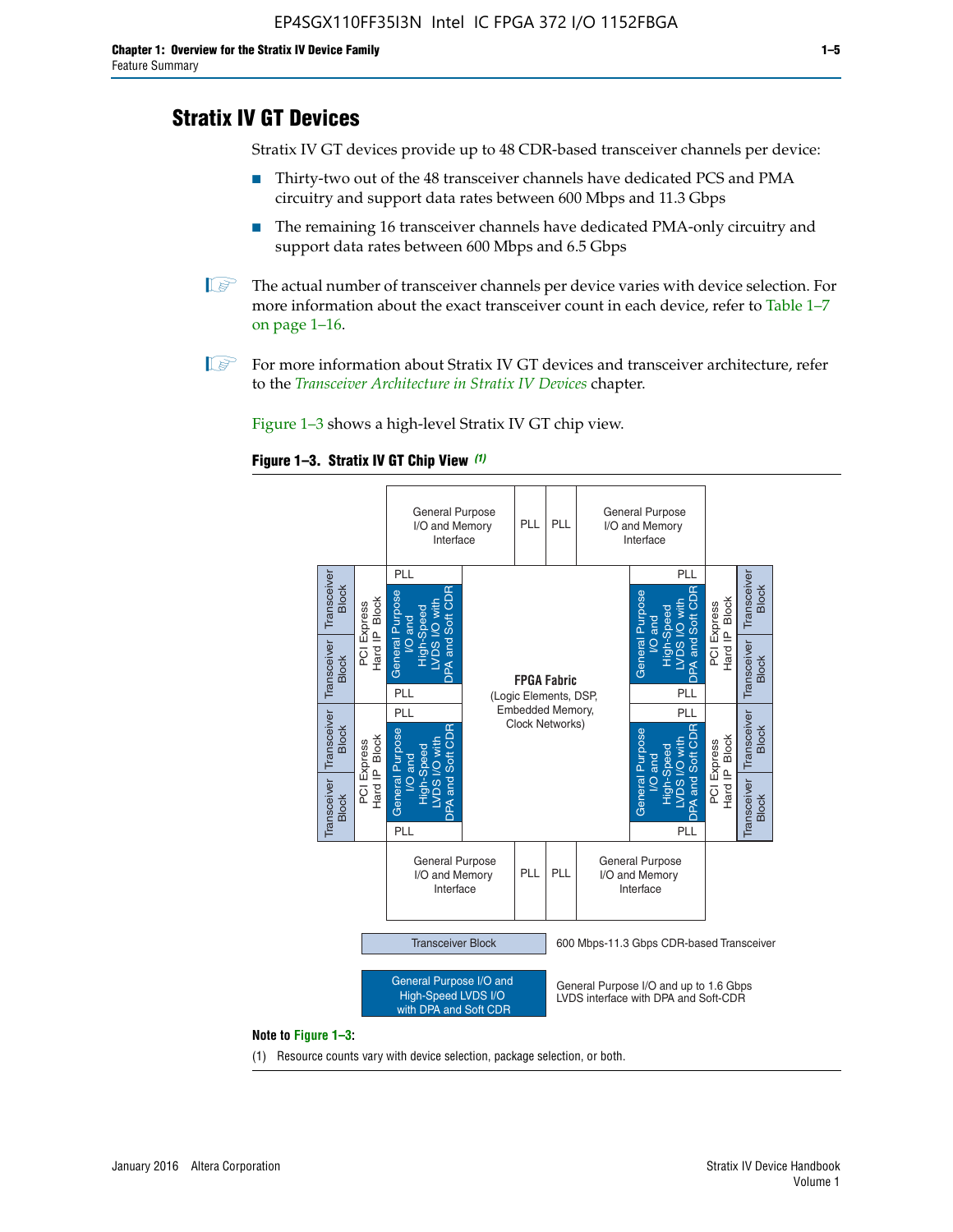# **Architecture Features**

The Stratix IV device family features are divided into high-speed transceiver features and FPGA fabric and I/O features.

 $\mathbb{I}$  The high-speed transceiver features apply only to Stratix IV GX and Stratix IV GT devices.

# **High-Speed Transceiver Features**

The following sections describe high-speed transceiver features for Stratix IV GX and GT devices.

# **Highest Aggregate Data Bandwidth**

Up to 48 full-duplex transceiver channels supporting data rates up to 8.5 Gbps in Stratix IV GX devices and up to 11.3 Gbps in Stratix IV GT devices.

# **Wide Range of Protocol Support**

Physical layer support for the following serial protocols:

- Stratix IV GX—PCIe Gen1 and Gen2, GbE, Serial RapidIO, SONET/SDH, XAUI/HiGig, (OIF) CEI-6G, SD/HD/3G-SDI, Fibre Channel, SFI-5, GPON, SAS/SATA, HyperTransport 1.0 and 3.0, and Interlaken
- Stratix IV GT—40G/100G Ethernet, SFI-S, Interlaken, SFI-5.1, Serial RapidIO, SONET/SDH, XAUI/HiGig, (OIF) CEI-6G, 3G-SDI, and Fibre Channel
- Extremely flexible and easy-to-configure transceiver data path to implement proprietary protocols
- PCIe Support
	- Complete PCIe Gen1 and Gen2 protocol stack solution compliant to PCI Express base specification 2.0 that includes PHY-MAC, Data Link, and transaction layer circuitry embedded in PCI Express hard IP blocks
	- **For more information, refer to the [PCI Express Compiler User Guide](http://www.altera.com/literature/ug/ug_pci_express.pdf).**
	- Root complex and end-point applications
	- $x1, x4,$  and  $x8$  lane configurations
	- PIPE 2.0-compliant interface
	- Embedded circuitry to switch between Gen1 and Gen2 data rates
	- Built-in circuitry for electrical idle generation and detection, receiver detect, power state transitions, lane reversal, and polarity inversion
	- 8B/10B encoder and decoder, receiver synchronization state machine, and ± 300 parts per million (ppm) clock compensation circuitry
	- Transaction layer support for up to two virtual channels (VCs)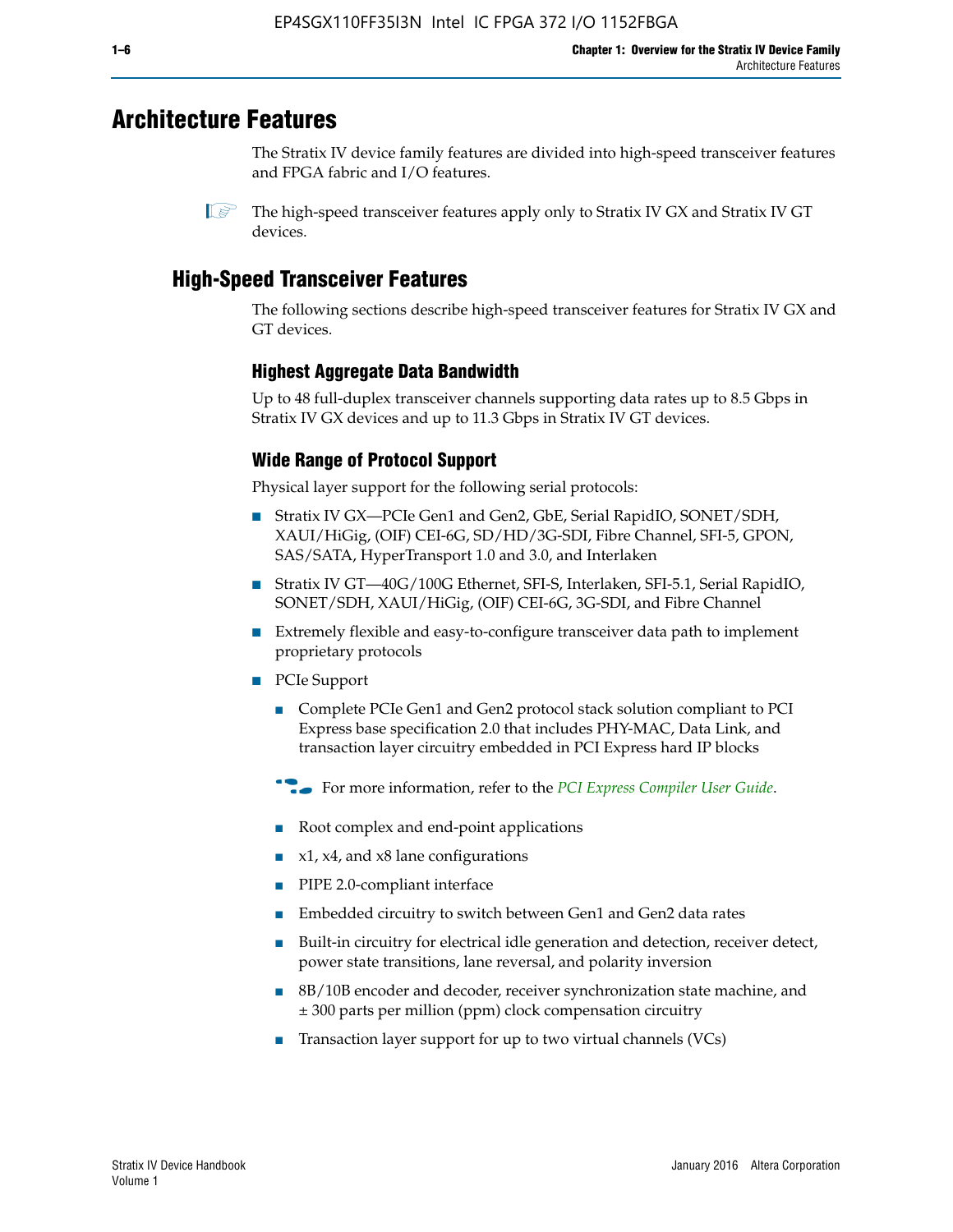- XAUI/HiGig Support
	- Compliant to IEEE802.3ae specification
	- **■** Embedded state machine circuitry to convert XGMII idle code groups  $(|11|)$ to and from idle ordered sets  $(|A|, |K|, |R|)$  at the transmitter and receiver, respectively
	- 8B/10B encoder and decoder, receiver synchronization state machine, lane deskew, and  $\pm 100$  ppm clock compensation circuitry
- GbE Support
	- Compliant to IEEE802.3-2005 specification
	- Automatic idle ordered set  $(111/112/1)$  generation at the transmitter, depending on the current running disparity
	- 8B/10B encoder and decoder, receiver synchronization state machine, and ± 100 ppm clock compensation circuitry
- Support for other protocol features such as MSB-to-LSB transmission in SONET/SDH configuration and spread-spectrum clocking in PCIe configurations

### **Diagnostic Features**

- Serial loopback from the transmitter serializer to the receiver CDR for transceiver PCS and PMA diagnostics
- Reverse serial loopback pre- and post-CDR to transmitter buffer for physical link diagnostics
- Loopback master and slave capability in PCI Express hard IP blocks
- **For more information, refer to the** *[PCI Express Compiler User Guide](http://www.altera.com/literature/ug/ug_pci_express.pdf)***.**

## **Signal Integrity**

Stratix IV devices simplify the challenge of signal integrity through a number of chip, package, and board-level enhancements to enable efficient high-speed data transfer into and out of the device. These enhancements include:

- Programmable 3-tap transmitter pre-emphasis with up to 8,192 pre-emphasis levels to compensate for pre-cursor and post-cursor inter-symbol interference (ISI)
- Up to 900% boost capability on the first pre-emphasis post-tap
- User-controlled and adaptive 4-stage receiver equalization with up to 16 dB of high-frequency gain
- On-die power supply regulators for transmitter and receiver phase-locked loop (PLL) charge pump and voltage controlled oscillator (VCO) for superior noise immunity
- On-package and on-chip power supply decoupling to satisfy transient current requirements at higher frequencies, thereby reducing the need for on-board decoupling capacitors
- Calibration circuitry for transmitter and receiver on-chip termination (OCT) resistors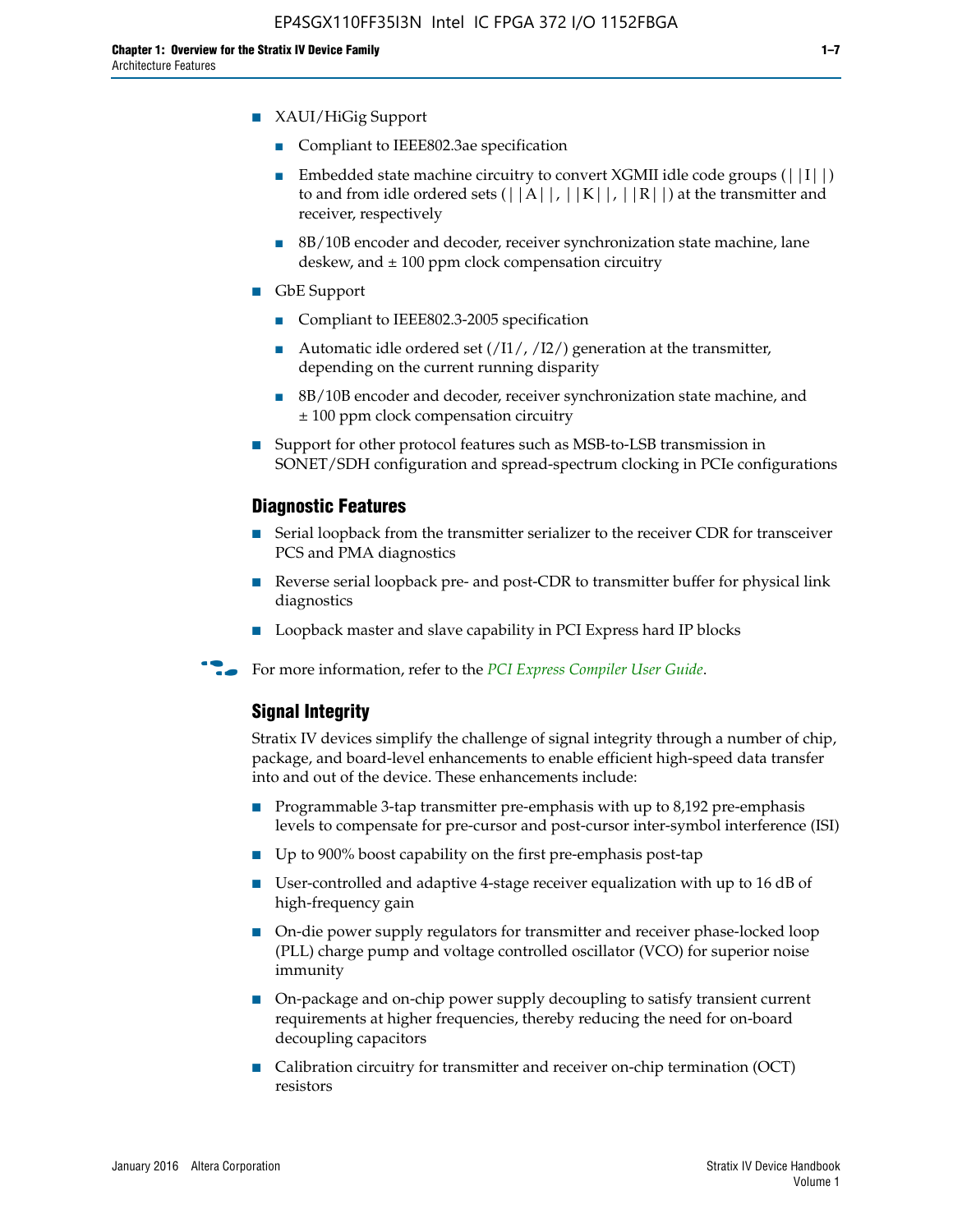# **FPGA Fabric and I/O Features**

The following sections describe the Stratix IV FPGA fabric and I/O features.

# **Device Core Features**

- Up to 531,200 LEs in Stratix IV GX and GT devices and up to 813,050 LEs in Stratix IV E devices, efficiently packed in unique and innovative adaptive logic modules (ALMs)
- Ten ALMs per logic array block (LAB) deliver faster performance, improved logic utilization, and optimized routing
- Programmable power technology, including a variety of process, circuit, and architecture optimizations and innovations
- Programmable power technology available to select power-driven compilation options for reduced static power consumption

## **Embedded Memory**

- TriMatrix embedded memory architecture provides three different memory block sizes to efficiently address the needs of diversified FPGA designs:
	- 640-bit MLAB
	- 9-Kb M9K
	- 144-Kb M144K
- Up to 33,294 Kb of embedded memory operating at up to 600 MHz
- Each memory block is independently configurable to be a single- or dual-port RAM, FIFO, ROM, or shift register

# **Digital Signal Processing (DSP) Blocks**

- Flexible DSP blocks configurable as  $9 \times 9$ -bit,  $12 \times 12$ -bit,  $18 \times 18$ -bit, and  $36 \times 36$ -bit full-precision multipliers at up to 600 MHz with rounding and saturation capabilities
- Faster operation due to fully pipelined architecture and built-in addition, subtraction, and accumulation units to combine multiplication results
- Optimally designed to support advanced features such as adaptive filtering, barrel shifters, and finite and infinite impulse response (FIR and IIR) filters

## **Clock Networks**

- Up to 16 global clocks and 88 regional clocks optimally routed to meet the maximum performance of 800 MHz
- Up to 112 and 132 periphery clocks in Stratix IV GX and Stratix IV E devices, respectively
- Up to 66 (16 GCLK + 22 RCLK + 28 PCLK) clock networks per device quadrant in Stratix IV GX and Stratix IV GT devices
- Up to 71 (16 GCLK + 22 RCLK + 33 PCLK) clock networks per device quadrant in Stratix IV E devices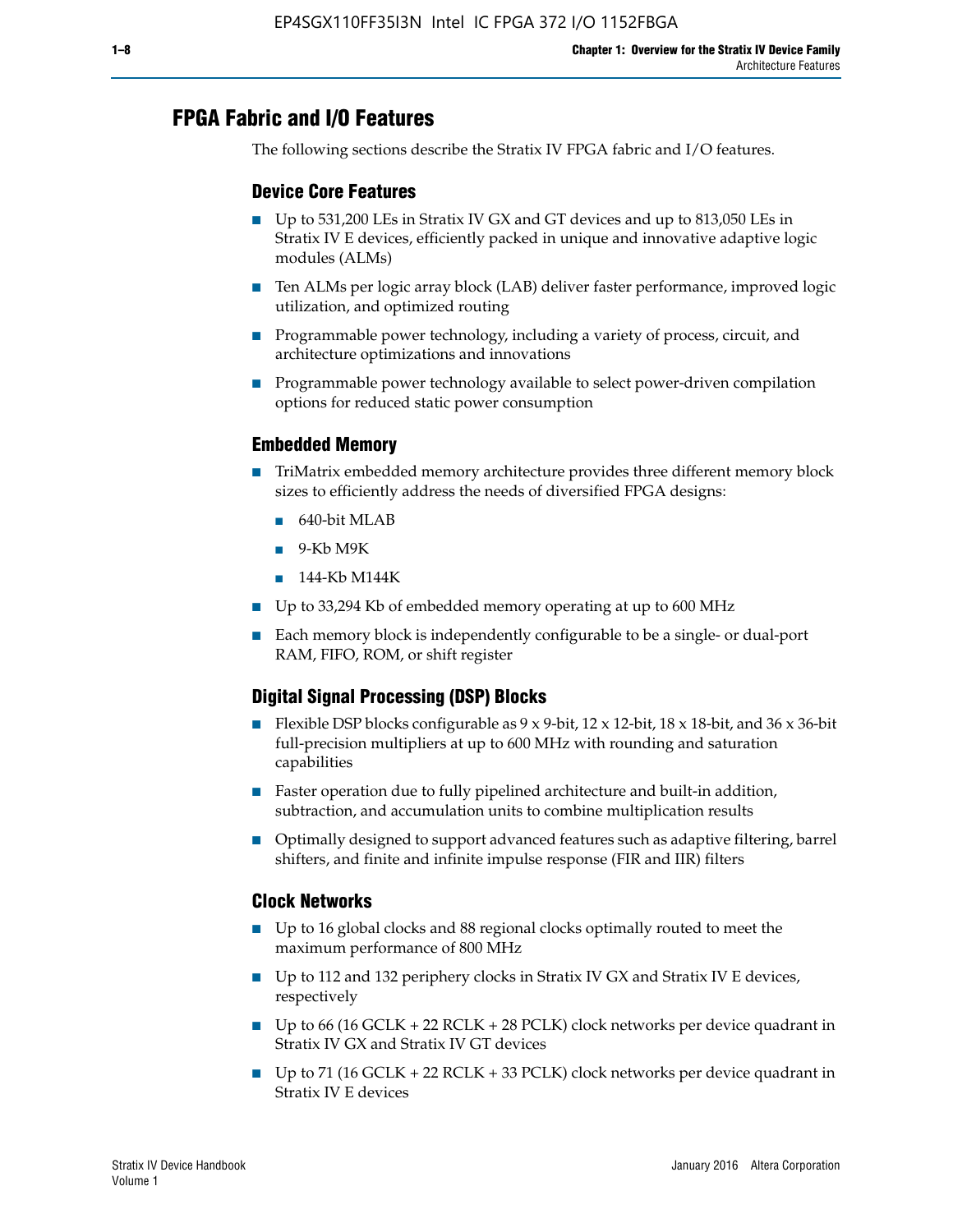# **PLLs**

- Three to 12 PLLs per device supporting spread-spectrum input tracking, programmable bandwidth, clock switchover, dynamic reconfiguration, and delay compensation
- On-chip PLL power supply regulators to minimize noise coupling

# **I/O Features**

- Sixteen to 24 modular I/O banks per device with 24 to 48 I/Os per bank designed and packaged for optimal simultaneous switching noise (SSN) performance and migration capability
- Support for a wide range of industry I/O standards, including single-ended (LVTTL/CMOS/PCI/PCIX), differential (LVDS/mini-LVDS/RSDS), voltage-referenced single-ended and differential (SSTL/HSTL Class I/II) I/O standards
- **O**n-chip series  $(R_S)$  and on-chip parallel  $(R_T)$  termination with auto-calibration for single-ended I/Os and on-chip differential  $(R_D)$  termination for differential I/Os
- Programmable output drive strength, slew rate control, bus hold, and weak pull-up capability for single-ended I/Os
- User I/O:GND: $V_{CC}$  ratio of 8:1:1 to reduce loop inductance in the package—PCB interface
- **■** Programmable transmitter differential output voltage ( $V_{OD}$ ) and pre-emphasis for high-speed LVDS I/O

## **High-Speed Differential I/O with DPA and Soft-CDR**

- Dedicated circuitry on the left and right sides of the device to support differential links at data rates from 150 Mbps to 1.6 Gbps
- Up to 98 differential SERDES in Stratix IV GX devices, up to 132 differential SERDES in Stratix IV E devices, and up to 47 differential SERDES in Stratix IV GT devices
- DPA circuitry at the receiver automatically compensates for channel-to-channel and channel-to-clock skew in source synchronous interfaces
- Soft-CDR circuitry at the receiver allows implementation of asynchronous serial interfaces with embedded clocks at up to 1.6 Gbps data rate (SGMII and GbE)

## **External Memory Interfaces**

- Support for existing and emerging memory interface standards such as DDR SDRAM, DDR2 SDRAM, DDR3 SDRAM, QDRII SRAM, QDRII+ SRAM, and RLDRAM II
- DDR3 up to 1,067 Mbps/533 MHz
- Programmable DQ group widths of 4 to 36 bits (includes parity bits)
- Dynamic OCT, trace mismatch compensation, read-write leveling, and half-rate register capabilities provide a robust external memory interface solution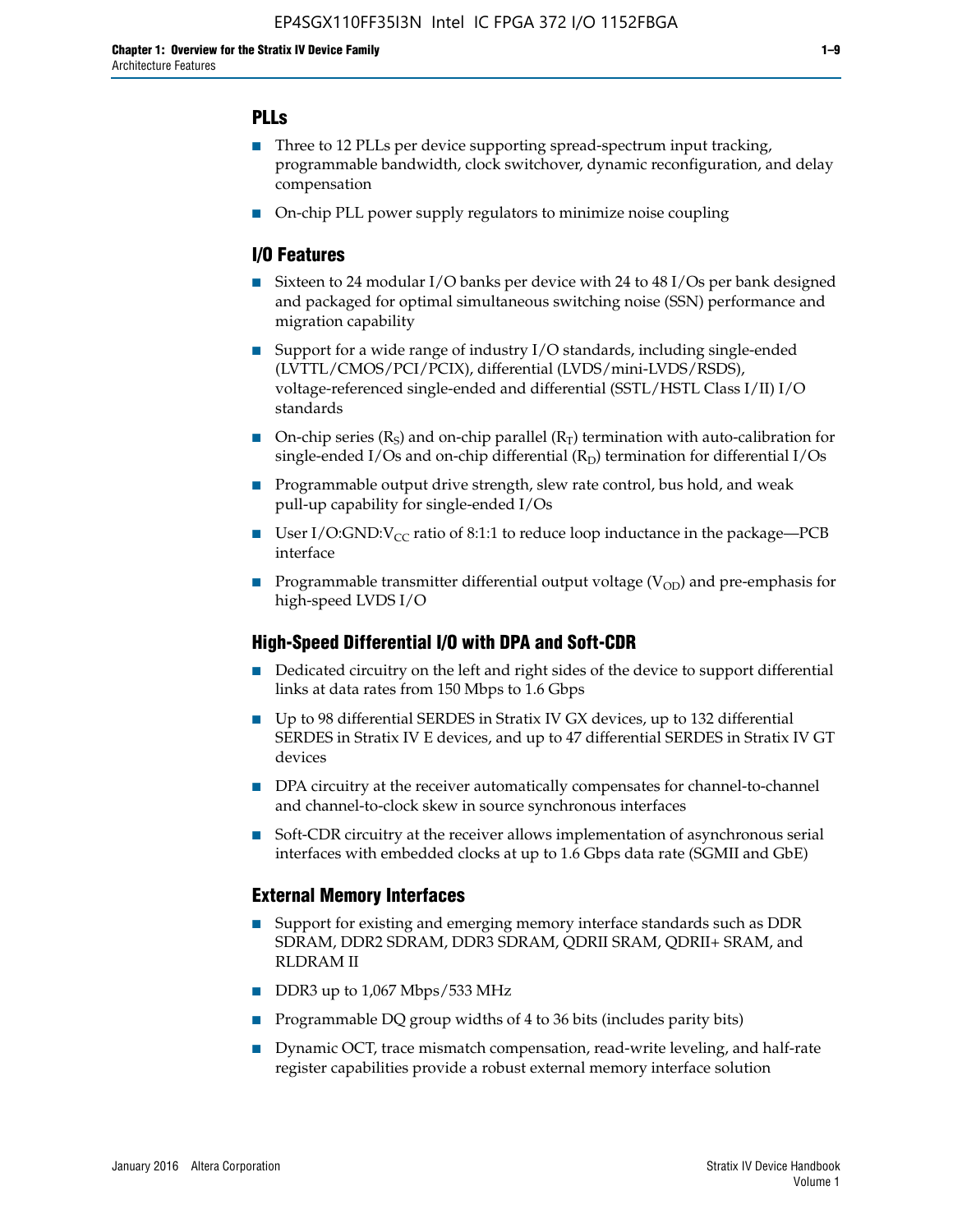# **System Integration**

- All Stratix IV devices support hot socketing
- Four configuration modes:
	- Passive Serial (PS)
	- Fast Passive Parallel (FPP)
	- Fast Active Serial (FAS)
	- JTAG configuration
- Ability to perform remote system upgrades
- 256-bit advanced encryption standard (AES) encryption of configuration bits protects your design against copying, reverse engineering, and tampering
- Built-in soft error detection for configuration RAM cells
- For more information about how to connect the PLL, external memory interfaces,  $I/O$ , high-speed differential I/O, power, and the JTAG pins to PCB, refer to the *[Stratix IV GX and Stratix IV E Device Family Pin Connection Guidelines](http://www.altera.com/literature/dp/stratix4/PCG-01005.pdf)* and the *[Stratix IV GT Device Family Pin Connection Guidelines](http://www.altera.com/literature/dp/stratix4/PCG-01006.pdf)*.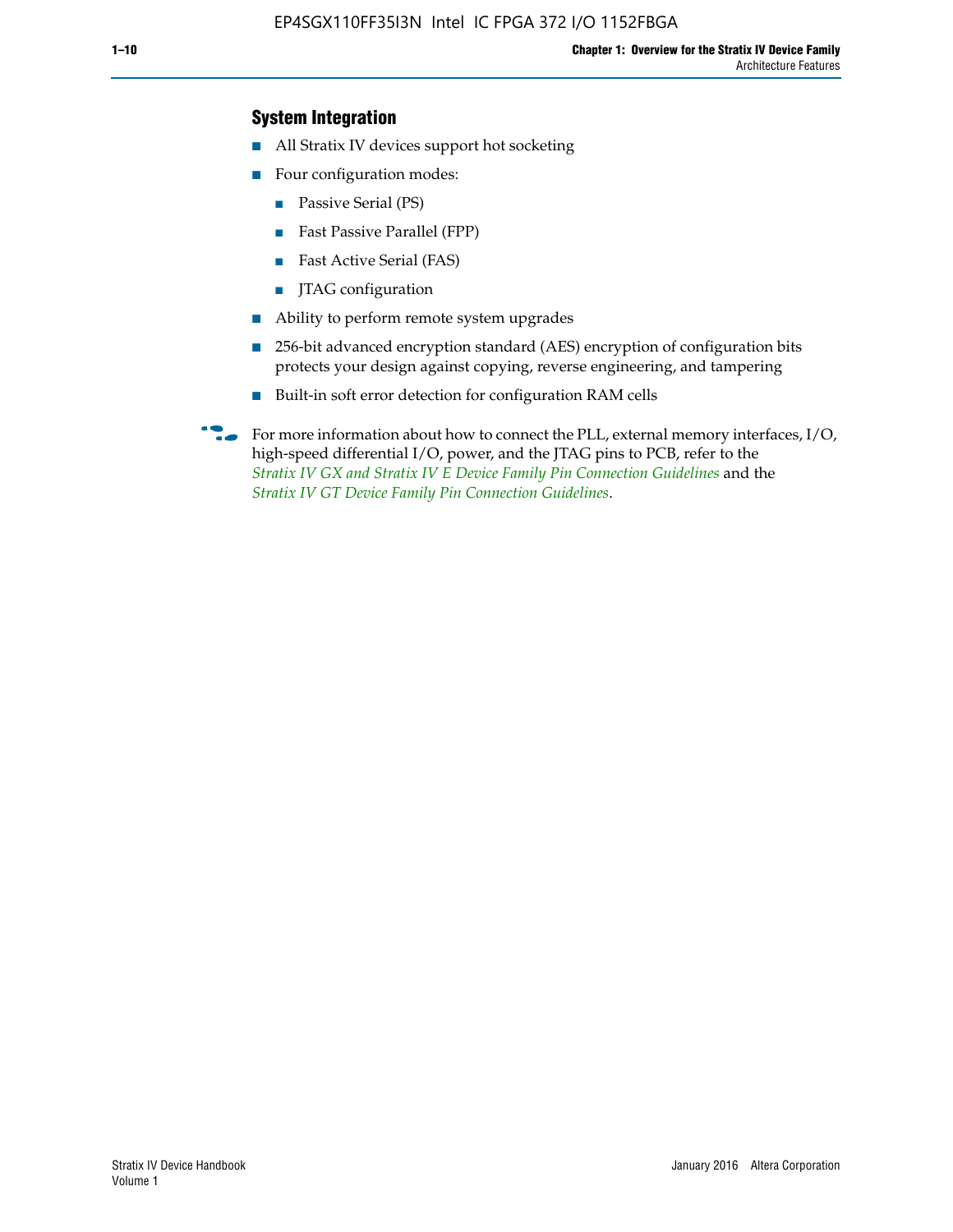#### Table 1–1 lists the Stratix IV GX device features.

# **Table 1–1. Stratix IV GX Device Features (Part 1 of 2)**

| <b>Feature</b>                                                | EP4SGX70                       |                |                   | <b>EP4SGX110</b>  |                          |                                | <b>EP4SGX180</b>               |                |       |              | <b>EP4SGX230</b>              |                |                               |                                |                | <b>EP4SGX290</b> |       |       |       |                          |                   |                | <b>EP4SGX360</b> |       |       |       | <b>EP4SGX530</b> |
|---------------------------------------------------------------|--------------------------------|----------------|-------------------|-------------------|--------------------------|--------------------------------|--------------------------------|----------------|-------|--------------|-------------------------------|----------------|-------------------------------|--------------------------------|----------------|------------------|-------|-------|-------|--------------------------|-------------------|----------------|------------------|-------|-------|-------|------------------|
| <b>Package</b><br><b>Option</b>                               | F780                           | F1152          | F780              | F1152             |                          | F780                           | F1152                          |                | F1517 | F780         | F1152                         |                | F1517                         | F780                           | F1152          |                  | F1517 | F1760 | F1932 | F780                     | F1152             |                | F1517            | F1760 | F1932 | F1760 | F1932            |
| <b>ALMs</b>                                                   | 29,040                         |                |                   | 42,240            |                          |                                | 70,300                         |                |       |              | 91,200                        |                |                               |                                |                | 116,480          |       |       |       |                          |                   |                | 141,440          |       |       |       | 212,480          |
| LEs                                                           | 72,600                         |                |                   | 105,600           |                          |                                | 175,750                        |                |       |              | 228,000                       |                |                               |                                |                | 291,200          |       |       |       |                          |                   | 353,600        |                  |       |       |       | 531,200          |
| 0.6 Gbps-<br>8.5 Gbps<br>Transceivers<br>$(PMA + PCs)$<br>(1) |                                | 16             | $\hspace{0.05cm}$ | $\hspace{0.05cm}$ | 16                       | $\qquad \qquad \longleftarrow$ | $\hspace{0.05cm}$              | 16             | 24    |              | $\overbrace{\phantom{aaaaa}}$ | 16             | 24                            | —                              |                | 16               | 24    | 24    | 32    | $\overline{\phantom{0}}$ | $\hspace{0.05cm}$ | 16             | 24               | 24    | 32    | 24    | 32               |
| 0.6 Gbps-<br>6.5 Gbps<br>Transceivers<br>$(PMA + PCS)$<br>(1) | 8                              |                | 8                 | 16                | $\overline{\phantom{0}}$ | 8                              | 16                             | -              | —     | 8            | 16                            | —              | $\overbrace{\phantom{aaaaa}}$ | 16                             | 16             |                  |       |       |       | 16                       | 16                |                |                  |       |       |       |                  |
| PMA-only<br>CMU<br>Channels<br>$(0.6$ Gbps-<br>6.5 Gbps)      | $\qquad \qquad \longleftarrow$ | 8              | $\hspace{0.05cm}$ |                   | 8                        | $\qquad \qquad \longleftarrow$ | $\qquad \qquad \longleftarrow$ | 8              | 12    | -            | $\overline{\phantom{a}}$      | 8              | 12                            | $\qquad \qquad \longleftarrow$ |                | 8                | 12    | 12    | 16    |                          | $\hspace{0.05cm}$ | 8              | 12               | 12    | 16    | 12    | 16               |
| PCI Express<br>hard IP<br><b>Blocks</b>                       | $\mathbf{1}$                   | $\overline{2}$ | -1                | $\overline{2}$    |                          | 1                              |                                | $\overline{2}$ |       | $\mathbf{1}$ |                               | $\overline{c}$ |                               |                                |                | $\overline{c}$   |       |       | 4     |                          |                   | $\overline{2}$ |                  |       | 4     |       | 4                |
| High-Speed<br>LVDS<br>SERDES (up<br>to 1.6 Gbps)<br>(4)       | 28                             | 56             | 28                | 28                | 56                       | 28                             | 44                             |                | 88    | 28           | 44                            |                | 88                            | —                              | 44             |                  | 88    | 88    | 98    |                          | 44                |                | 88               | 88    | 98    | 88    | 98               |
| SPI-4.2 Links                                                 | $\mathbf{1}$                   |                |                   | 1                 |                          | $\mathbf{1}$                   | $\overline{c}$                 |                | 4     | $\mathbf{1}$ | $\overline{c}$                |                | $\overline{4}$                | —                              | $\overline{2}$ |                  |       | 4     |       | $\overline{\phantom{0}}$ | $\overline{2}$    |                |                  | 4     |       |       | 4                |

**1–11**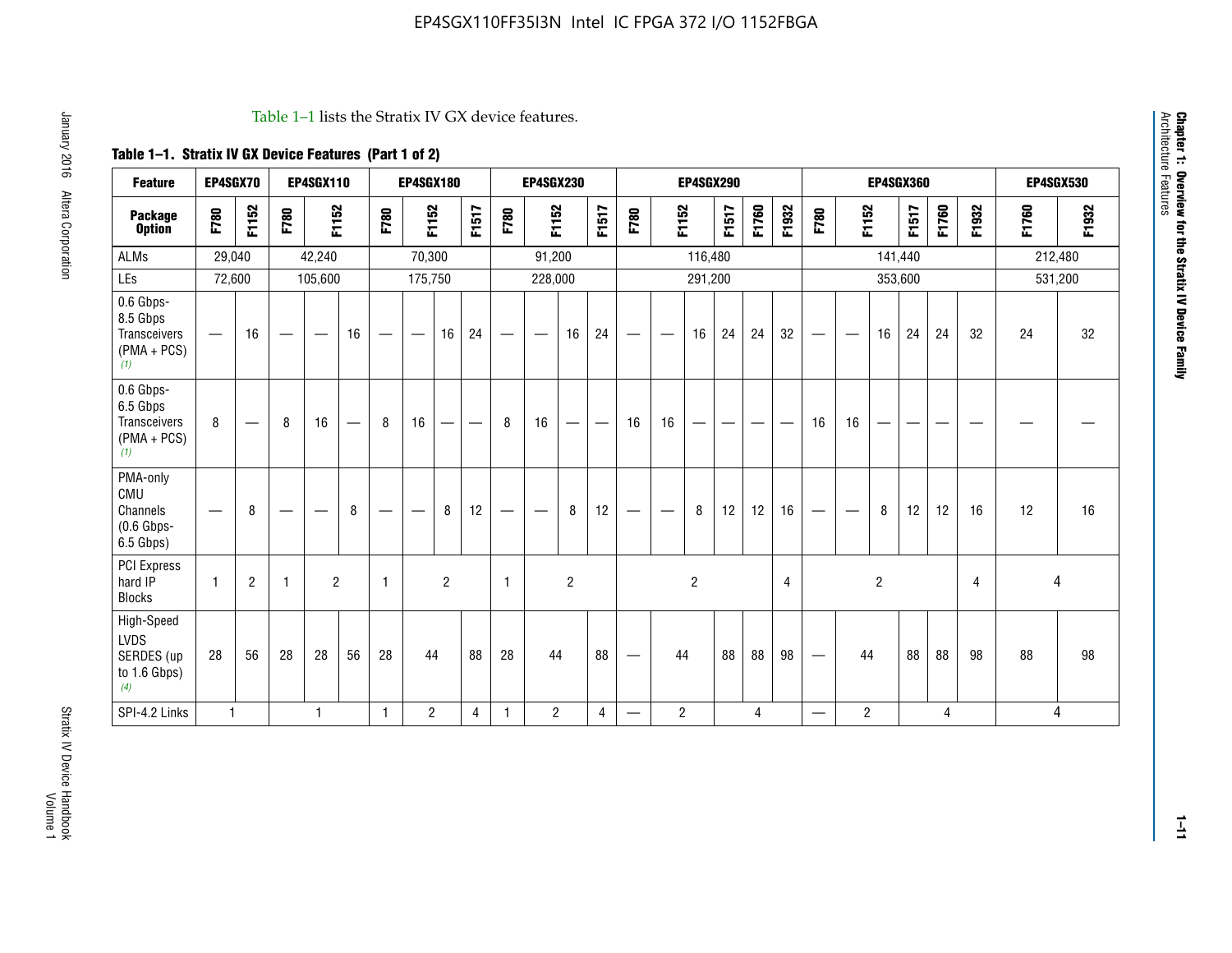**Table 1–1. Stratix IV GX Device Features (Part 2 of 2)**

| <b>Feature</b>                                       | EP4SGX70                |                        |                             | <b>EP4SGX110</b>            |                      |                             | <b>EP4SGX180</b>          |                      |                        |                             | <b>EP4SGX230</b>            |                      |                      |                            |                             | EP4SGX290              |                      |                      |                        |                             |                             |                        | <b>EP4SGX360</b>      |                      |                        | <b>EP4SGX530</b>  |                 |
|------------------------------------------------------|-------------------------|------------------------|-----------------------------|-----------------------------|----------------------|-----------------------------|---------------------------|----------------------|------------------------|-----------------------------|-----------------------------|----------------------|----------------------|----------------------------|-----------------------------|------------------------|----------------------|----------------------|------------------------|-----------------------------|-----------------------------|------------------------|-----------------------|----------------------|------------------------|-------------------|-----------------|
| <b>Package</b><br><b>Option</b>                      | F780                    | F1152                  | F780                        | F1152                       |                      | F780                        | F1152                     |                      | F1517                  | F780                        | F1152                       |                      | F1517                | F780                       | F1152                       |                        | F1517                | F1760                | F1932                  | F780                        | F1152                       |                        | F1517                 | F1760                | F1932                  | F1760             | F1932           |
| M9K Blocks<br>(256x)<br>36 bits)                     | 462                     |                        |                             | 660                         |                      |                             | 950                       |                      |                        |                             | 1,235                       |                      |                      |                            |                             | 936                    |                      |                      |                        |                             |                             | 1,248                  |                       |                      |                        |                   | 1,280           |
| M144K<br><b>Blocks</b><br>(2048 x<br>72 bits)        | 16                      |                        |                             | 16                          |                      |                             | 20                        |                      |                        |                             | 22                          |                      |                      |                            |                             | 36                     |                      |                      |                        |                             |                             | 48                     |                       |                      |                        | 64                |                 |
| <b>Total Memory</b><br>(MLAB+M9K<br>+M144K) Kb       | 7,370                   |                        |                             | 9,564                       |                      |                             | 13,627                    |                      |                        |                             | 17,133                      |                      |                      |                            |                             | 17,248                 |                      |                      |                        |                             |                             | 22,564                 |                       |                      |                        | 27,376            |                 |
| Embedded<br><b>Multipliers</b><br>$18 \times 18$ (2) | 384                     |                        |                             | 512                         |                      |                             | 920                       |                      |                        |                             | 1,288                       |                      |                      |                            |                             | 832                    |                      |                      |                        |                             |                             | 1,040                  |                       |                      | 1,02<br>4              | 1,024             |                 |
| PLLs                                                 | 3                       | $\overline{4}$         | 3                           | 4                           |                      | 3                           | 6                         |                      | 8                      | 3                           | 6                           |                      | 8                    | 4                          | 6                           |                        | 8                    | 12                   | 12                     | 4                           | 6                           |                        | 8                     | 12                   | 12                     | 12                | 12              |
| User $I/Os$ (3)                                      | 372                     | 488                    | 372                         | 372                         | 48<br>8              | 372                         | 56<br>4                   | 56<br>4              | 74<br>4                | 372                         | 564                         | 56<br>$\overline{4}$ | 74<br>$\overline{4}$ | 289                        | 564                         | 56<br>4                | 74<br>4              | 88<br>0              | 92<br>$\mathbf 0$      | 289                         | 564                         | 56<br>4                | 74<br>4               | 88<br>$\mathbf{0}$   | 920                    | 880               | 920             |
| Speed Grade<br>(fastest to<br>slowest) (5)           | $-2x,$<br>$-3,$<br>$-4$ | $-2,$<br>$-3,$<br>$-4$ | $-2\times$<br>$-3,$<br>$-4$ | $-2\times$<br>$-3,$<br>$-4$ | $-2,$<br>-3,<br>$-4$ | $-2\times$<br>$-3,$<br>$-4$ | $-2$<br>×,<br>$-3,$<br>-4 | $-2$<br>$-3$<br>$-4$ | $-2,$<br>$-3,$<br>$-4$ | $-2\times$<br>$-3,$<br>$-4$ | $-2\times$<br>$-3,$<br>$-4$ | $-2,$<br>-3,<br>$-4$ | $-2,$<br>-3,<br>$-4$ | $-2\times$<br>$-3$<br>$-4$ | $-2\times$<br>$-3,$<br>$-4$ | $-2,$<br>$-3,$<br>$-4$ | $-2,$<br>-3,<br>$-4$ | $-2,$<br>-3,<br>$-4$ | $-2,$<br>$-3,$<br>$-4$ | $-2\times$<br>$-3,$<br>$-4$ | $-2\times$<br>$-3,$<br>$-4$ | $-2,$<br>$-3,$<br>$-4$ | $-2,$<br>$-3$<br>$-4$ | $-2,$<br>-3,<br>$-4$ | $-2,$<br>$-3,$<br>$-4$ | $-2, -3,$<br>$-4$ | $-2, -3,$<br>-4 |

#### **Notes to Table 1–1:**

(1) The total number of transceivers is divided equally between the left and right side of each device, except for the devices in the F780 package. These devices have eight transceiver channels located only on the right side of the device.

- (2) Four multiplier adder mode.
- (3) The user I/Os count from pin-out files includes all general purpose I/O, dedicated clock pins, and dual purpose configuration pins. Transceiver pins and dedicated configuration pins are not included in the pin count.
- (4) Total pairs of high-speed LVDS SERDES take the lowest channel count of  $R_X/T_X$ .
- (5) The difference between the Stratix IV GX devices in the –2 and –2x speed grades is the number of available transceiver channels. The –2 device allows you to use the transceiver CMU blocks as transceiver channels. The –2x device does NOT allow you to use the CMU blocks as transceiver channels. In addition to the reduction of available transceiver channels in the Stratix IV GX –2x device, the data rates in the –2x device are limited to 6.5 Gbps.

**1–12**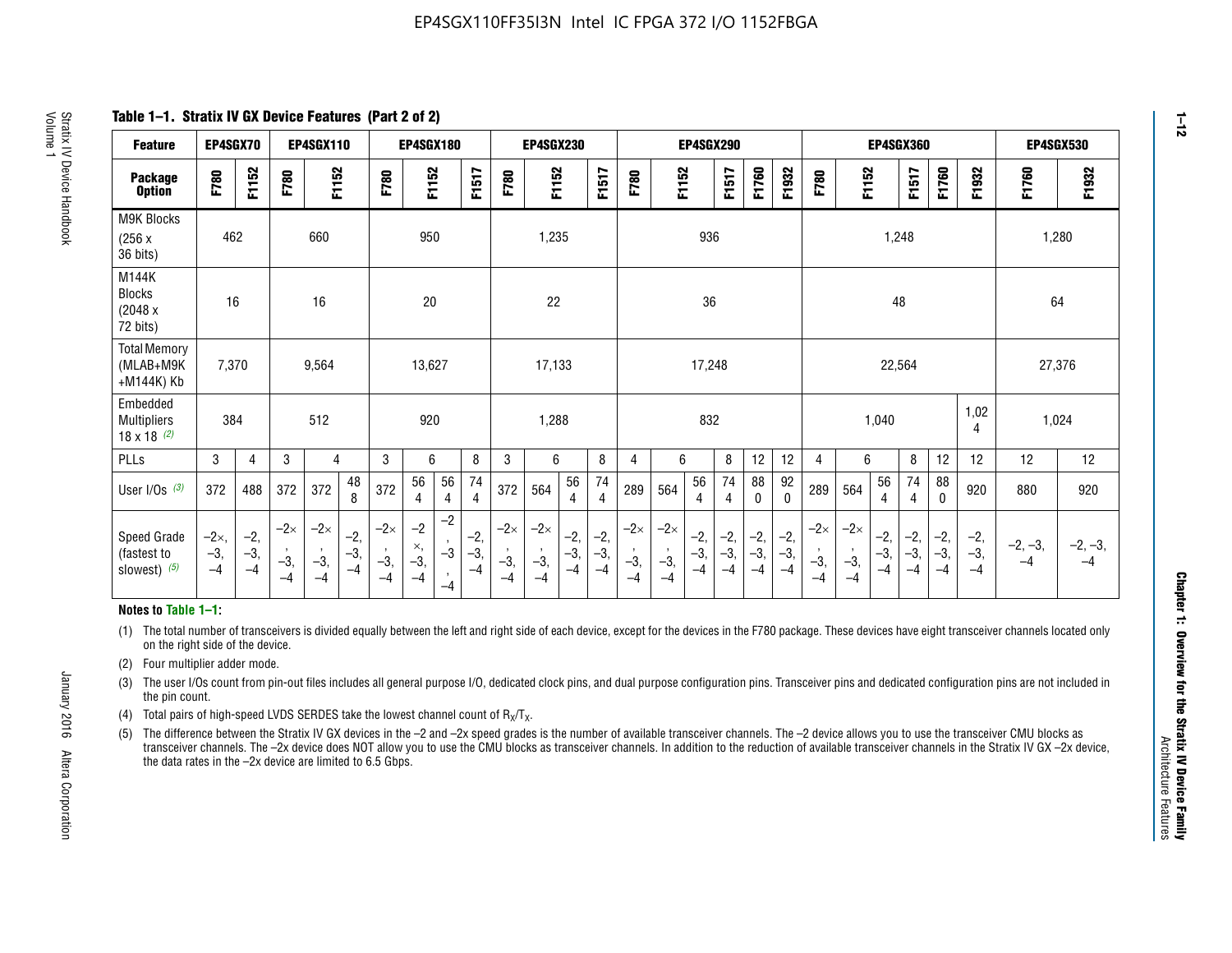Table 1–2 lists the Stratix IV GX device package options.

## **Table 1–2. Stratix IV GX Device Package Options** *(1)***,** *(2)*

| <b>Device</b> |                  | <b>F780</b><br>(29 mm x 29 mm) $(6)$ | F1152<br>$(35 \, \text{mm} \times 35 \, \text{mm})$<br>(6) |             | F1152<br>$(35$ mm x 35 mm) $(5)$ , $(7)$ | F1517<br>(40 mm x 40 mm)<br>$(5)$ $(7)$ | F1760<br>$(42.5 \text{ mm} \times 42.5 \text{ mm})$<br>‴ | F1932<br>$(45 \, \text{mm} \times 45 \, \text{mm})$<br>$\boldsymbol{U}$ |
|---------------|------------------|--------------------------------------|------------------------------------------------------------|-------------|------------------------------------------|-----------------------------------------|----------------------------------------------------------|-------------------------------------------------------------------------|
| EP4SGX70      | DF <sub>29</sub> |                                      |                                                            | <b>HF35</b> |                                          |                                         |                                                          |                                                                         |
| EP4SGX110     | <b>DF29</b>      |                                      | <b>FF35</b>                                                | <b>HF35</b> |                                          |                                         |                                                          |                                                                         |
| EP4SGX180     | <b>DF29</b>      |                                      | FF35                                                       |             | <b>HF35</b>                              | KF40                                    |                                                          |                                                                         |
| EP4SGX230     | <b>DF29</b>      |                                      | FF35                                                       |             | <b>HF35</b>                              | KF40                                    |                                                          |                                                                         |
| EP4SGX290     |                  | FH29 $(3)$                           | <b>FF35</b>                                                |             | <b>HF35</b>                              | KF40                                    | KF43                                                     | <b>NF45</b>                                                             |
| EP4SGX360     |                  | FH29 $(3)$                           | FF35                                                       |             | <b>HF35</b>                              | KF40                                    | KF43                                                     | <b>NF45</b>                                                             |
| EP4SGX530     |                  |                                      |                                                            |             | HH35 $(4)$                               | KH40 (4)                                | KF43                                                     | <b>NF45</b>                                                             |

#### **Notes to Table 1–2:**

(1) Device packages in the same column and marked under the same arrow sign have vertical migration capability.

(2) Use the Pin Migration Viewer in the Pin Planner to verify the pin migration compatibility when migrating devices. For more information, refer to *[I/O Management](http://www.altera.com/literature/hb/qts/qts_qii52013.pdf)* in the *Quartus II Handbook, Volume 2*.

(3) The 780-pin EP4SGX290 and EP4SGX360 devices are available only in 33 mm x 33 mm Hybrid flip chip package.

(4) The 1152-pin and 1517-pin EP4SGX530 devices are available only in 42.5 mm x 42.5 mm Hybrid flip chip packages.

(5) When migrating between hybrid and flip chip packages, there is an additional keep-out area. For more information, refer to the *[Package Information Datasheet for Altera Devices](http://www.altera.com/literature/ds/dspkg.pdf)*.

(6) Devices listed in this column are available in –2x, –3, and –4 speed grades. These devices do not have on-package decoupling capacitors.

(7) Devices listed in this column are available in –2, –3, and –4 speed grades. These devices have on-package decoupling capacitors. For more information about on-package decoupling capacitor value in each device, refer to Table 1–3.

 $\mathbb{L}$ s On-package decoupling reduces the need for on-board or PCB decoupling capacitors by satisfying the transient current requirements at higher frequencies. The *[Power Delivery Network](http://www.altera.com/literature/ug/pdn_tool_stxiv.zip)* design tool for Stratix IV devices accounts for the on-package decoupling and reflects the reduced requirements for PCB decoupling capacitors.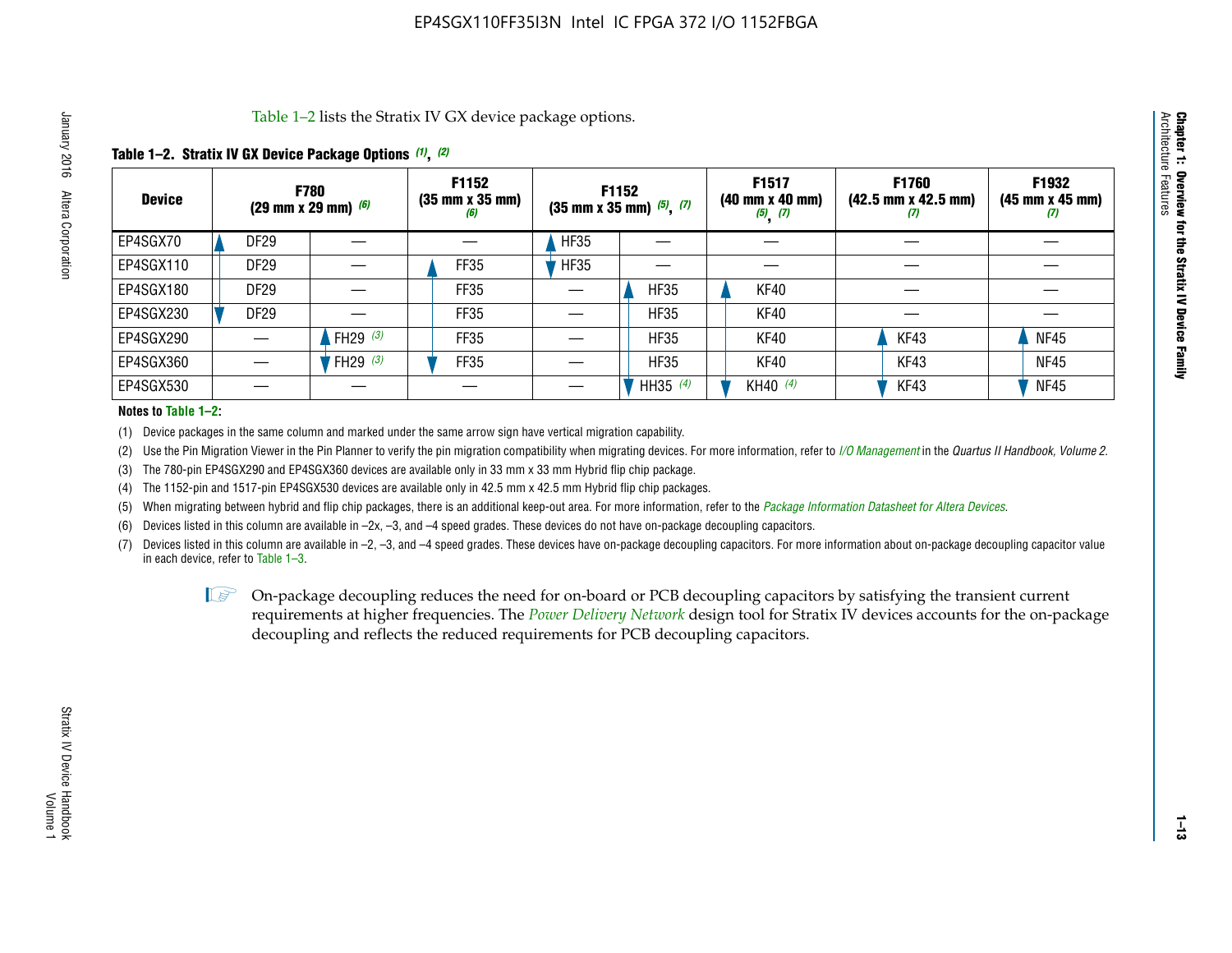|  |  | Table 1-3. Stratix IV GX Device On-Package Decoupling Information (1) |  |  |
|--|--|-----------------------------------------------------------------------|--|--|
|--|--|-----------------------------------------------------------------------|--|--|

| <b>Ordering Information</b> |                     | <b>V<sub>cc</sub></b>               | V <sub>ccio</sub>    | V <sub>CCL GXB</sub>         | V <sub>CCA_L/R</sub> | V <sub>CCT</sub> and V <sub>CCR</sub> (Shared)   |
|-----------------------------|---------------------|-------------------------------------|----------------------|------------------------------|----------------------|--------------------------------------------------|
| EP4SGX70                    | <b>HF35</b>         | $2\times1$ uF + $2\times470$ nF     | 10nF per bank $(2)$  | 100nF per transceiver block  | 100 <sub>n</sub> F   | $1 \times 470$ nF + $1 \times 47$ nF per side    |
| EP4SGX110                   | <b>HF35</b>         | $2\times1$ uF + $2\times470$ nF     | 10nF per bank $(2)$  | 100nF per transceiver block  | 100 <sub>n</sub> F   | $1\times470$ nF + $1\times47$ nF per side        |
| EP4SGX180                   | <b>HF35</b><br>KF40 | $2\times1$ uF + $2\times470$ nF     | 10nF per bank $(2)$  | 100nF per transceiver block  | 100 <sub>n</sub> F   | $1 \times 470$ nF + $1 \times 47$ nF per side    |
| EP4SGX230                   | <b>HF35</b><br>KF40 | $2 \times 1$ uF + $2 \times 470$ nF | 10 nF per bank $(2)$ | 100 nF per transceiver block | 100 nF               | $1 \times 470$ nF + $1 \times 47$ nF<br>per side |
|                             | <b>HF35</b><br>KF40 |                                     |                      |                              |                      | $1 \times 470$ nF + $1 \times 47$ nF             |
| EP4SGX290                   | KF43<br><b>NF45</b> | $4 \times 1$ uF + $4 \times 470$ nF | 10 nF per bank $(2)$ | 100 nF per transceiver block | 100nF                | per side                                         |
|                             | <b>HF35</b><br>KF40 |                                     |                      |                              |                      | $1 \times 470$ nF + $1 \times 47$ nF             |
| EP4SGX360                   | KF43<br><b>NF45</b> | $4 \times 1$ uF + $4 \times 470$ nF | 10 nF per bank $(2)$ | 100 nF per transceiver block | 100 nF               | per side                                         |
|                             | <b>HH35</b>         |                                     |                      |                              |                      |                                                  |
| EP4SGX530                   | <b>KH40</b><br>KF43 | $4 \times 1$ uF + $4 \times 470$ nF | 10 nF per bank $(2)$ | 100 nF per transceiver block | 100 nF               | $1 \times 470$ nF + $1 \times 47$ nF<br>per side |
|                             | <b>NF45</b>         |                                     |                      |                              |                      |                                                  |

**Notes to Table 1–3:**

(1) Table 1-3 refers to production devices on-package decoupling. For more information about decoupling design of engineering sample (ES) devices, contact [Altera Technical Support](http://mysupport.altera.com/eservice/login.asp).

(2) For I/O banks  $3(*)$ ,  $4(*)$ ,  $7(*)$ , and  $8(*)$  only. There is no OPD for I/O bank  $1(*)$ ,  $2(*)$ ,  $5(*)$ , and  $6(*)$ .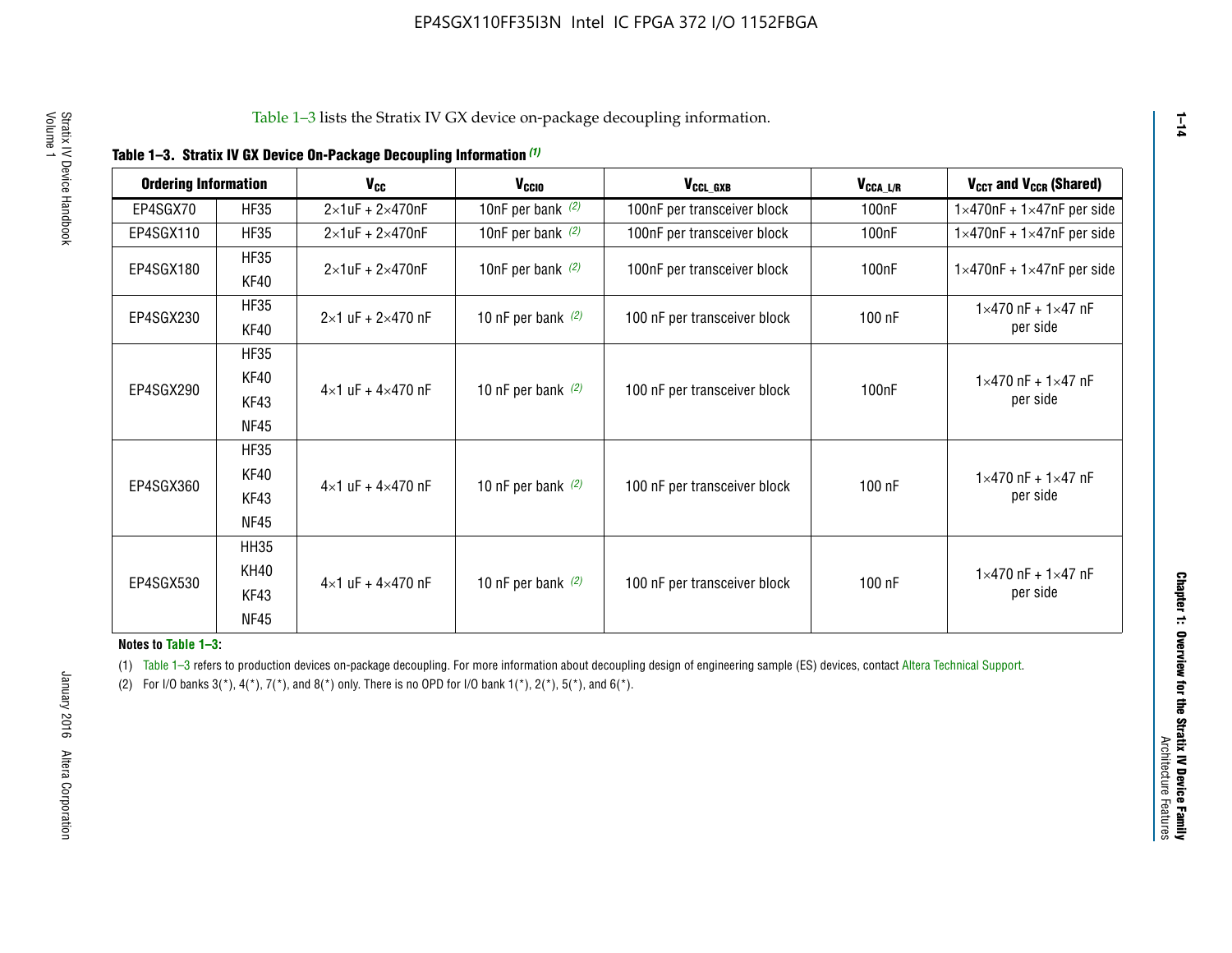#### Table 1–4 lists the Stratix IV E device features.

#### **Table 1–4. Stratix IV E Device Features**

| <b>Feature</b>                                      | <b>EP4SE230</b> |     | <b>EP4SE360</b>                        |              | <b>EP4SE530</b> |              |          | <b>EP4SE820</b> |            |
|-----------------------------------------------------|-----------------|-----|----------------------------------------|--------------|-----------------|--------------|----------|-----------------|------------|
| Package Pin Count                                   | 780             | 780 | 1152                                   | 1152         | 1517            | 1760         | 1152     | 1517            | 1760       |
| ALMs                                                | 91,200          |     | 141,440                                |              | 212,480         |              |          | 325,220         |            |
| LEs                                                 | 228,000         |     | 353,600                                |              | 531,200         |              |          |                 |            |
| High-Speed LVDS<br>SERDES (up to<br>1.6 Gbps) $(1)$ | 56              | 56  | 88                                     | 88           | 112             | 112          | 88       | 112             | 132        |
| SPI-4.2 Links                                       | 3               | 3   | 4                                      | 4            |                 | 6            | 4        | 6               | 6          |
| <b>M9K Blocks</b><br>(256 x 36 bits)                | 1,235           |     | 1,248                                  |              | 1,280           |              |          | 1610            |            |
| M144K Blocks<br>(2048 x 72 bits)                    | 22              |     | 48                                     |              | 64              |              |          | 60              |            |
| <b>Total Memory</b><br>$(MLAB+M9K+$<br>M144K) Kb    | 17,133          |     | 22,564                                 |              | 27,376          |              |          | 33,294          |            |
| <b>Embedded Multipliers</b><br>$(18 \times 18)$ (2) | 1,288           |     | 1,040                                  |              | 1,024           |              |          | 960             |            |
| PLLs                                                | 4               | 4   | 8                                      | 8            | 12              | 12           | 8        | 12              | 12         |
| User I/Os $(3)$                                     | 488             | 488 | 744                                    | 744          | 976             | 976          | 744(4)   | 976 (4)         | 1120 $(4)$ |
| Speed Grade<br>(fastest to slowest)                 |                 |     | $-2, -3, -4$ $-2, -3, -4$ $-2, -3, -4$ | $-2, -3, -4$ | $-2, -3, -4$    | $-2, -3, -4$ | $-3, -4$ | $-3, -4$        | $-3, -4$   |

#### **Notes to Table 1–4:**

(1) The user I/O count from the pin-out files include all general purpose I/Os, dedicated clock pins, and dual purpose configuration pins. Transceiver pins and dedicated configuration pins are not included in the pin count.

(2) Four multiplier adder mode.

(3) Total pairs of high-speed LVDS SERDES take the lowest channel count of  $R_X/T_X$ .

(4) This data is preliminary.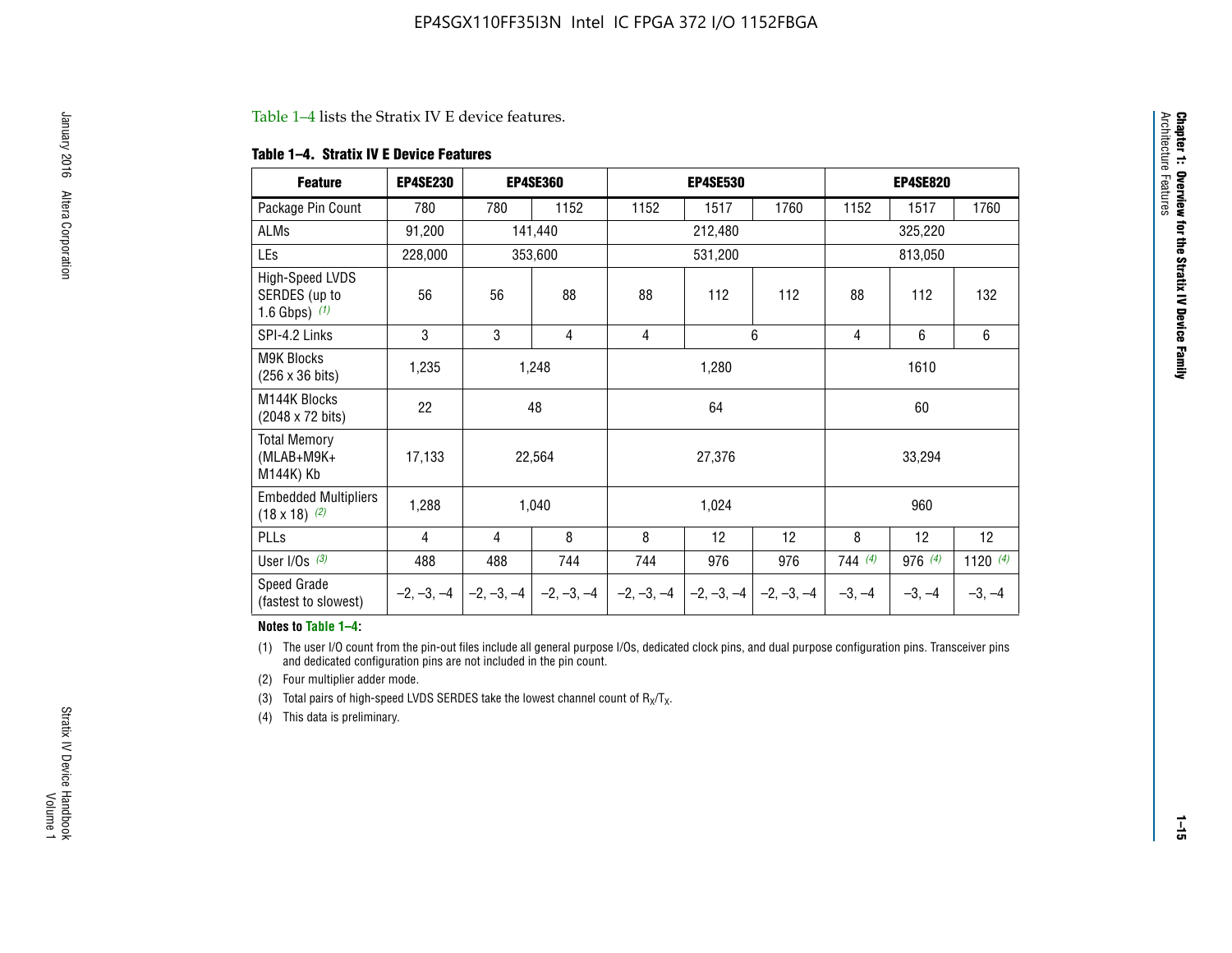Table 1–5 summarizes the Stratix IV E device package options.

| <b>Device</b> | <b>F780</b><br>$(29 \text{ mm} \times 29 \text{ mm})$ $(5)$ , $(6)$ | F1152<br>$(35 \text{ mm} \times 35 \text{ mm})$ $(5)$ $(7)$ | F <sub>1517</sub><br>$(40 \text{ mm} \times 40 \text{ mm})$ (7) | <b>F1760</b><br>$(42.5$ mm x 42.5 mm) $(7)$ |
|---------------|---------------------------------------------------------------------|-------------------------------------------------------------|-----------------------------------------------------------------|---------------------------------------------|
| EP4SE230      | F <sub>29</sub>                                                     |                                                             |                                                                 |                                             |
| EP4SE360      | H29 $(3)$                                                           | F35                                                         |                                                                 |                                             |
| EP4SE530      |                                                                     | H35 $(4)$                                                   | H40 $(4)$                                                       | F43                                         |
| EP4SE820      |                                                                     | H35 $(4)$                                                   | H40 $(4)$                                                       | F43                                         |

**Table 1–5. Stratix IV E Device Package Options** *(1)***,** *(2)*

#### **Notes to Table 1–5:**

(1) Device packages in the same column and marked under the same arrow sign have vertical migration capability.

(2) Use the Pin Migration Viewer in the Pin Planner to verify the pin migration compatibility when migrating devices. For more information, refer to *[I/O Management](http://www.altera.com/literature/hb/qts/qts_qii52013.pdf)* in the *Quartus II Handbook, Volume 2*.

(3) The 780-pin EP4SE360 device is available only in the 33 mm x 33 mm Hybrid flip chip package.

(4) The 1152-pin and 1517-pin for EP4SE530 and EP4SE820 devices are available only in the 42.5 mm x 42.5 mm Hybrid flip chip package.

(5) When migrating between hybrid and flip chip packages, there is an additional keep-out area. For more information, refer to the *[Package](http://www.altera.com/literature/ds/dspkg.pdf)  [Information Datasheet for Altera Devices](http://www.altera.com/literature/ds/dspkg.pdf)*.

(6) Devices listed in this column do not have on-package decoupling capacitors.

(7) Devices listed in this column have on-package decoupling capacitors. For more information about on-package decoupling capacitor value for each device, refer to Table 1–6.

Table 1–6 lists the Stratix IV E on-package decoupling information.

| Table 1–6. Stratix IV E Device On-Package Decoupling Information (1) |  |  |  |  |  |
|----------------------------------------------------------------------|--|--|--|--|--|
|----------------------------------------------------------------------|--|--|--|--|--|

|          | <b>Ordering Information</b> | V <sub>cc</sub>                     | <b>V<sub>CCIO</sub></b> |
|----------|-----------------------------|-------------------------------------|-------------------------|
| EP4SE360 | F <sub>35</sub>             | $4 \times 1$ uF + $4 \times 470$ nF | 10 nF per bank          |
|          | H35                         |                                     |                         |
| EP4SE530 | H40                         | $4\times1$ uF + $4\times470$ nF     | 10 nF per bank          |
|          | F43                         |                                     |                         |
|          | H35                         |                                     |                         |
| EP4SE820 | H40                         | $4\times1$ uF + $4\times470$ nF     | 10 nF per bank          |
|          | F43                         |                                     |                         |

**Note to Table 1–6:**

(1) Table 1–6 refers to production devices on-package decoupling. For more information about decoupling design of engineering sample (ES) devices, contact [Altera Technical Support](http://mysupport.altera.com/eservice/login.asp).

Table 1–7 lists the Stratix IV GT device features.

| <b>Feature</b>                       | <b>EP4S40G2</b> | <b>EP4S40G5</b> | <b>EP4S100G2</b> | <b>EP4S100G3</b> | <b>EP4S100G4</b> | <b>EP4S100G5</b> |         |
|--------------------------------------|-----------------|-----------------|------------------|------------------|------------------|------------------|---------|
| Package Pin Count                    | 1517            | 1517            | 1517             | 1932             | 1932             | 1517             | 1932    |
| <b>ALMs</b>                          | 91,200          | 212,480         | 91,200           | 116,480          | 141,440          |                  | 212.480 |
| LEs                                  | 228,000         | 531,200         | 228,000          | 291,200          | 353,600          |                  | 531,200 |
| <b>Total Transceiver</b><br>Channels | 36              | 36              | 36               | 48               | 48               | 36               | 48      |

**Table 1–7. Stratix IV GT Device Features (Part 1 of 2)**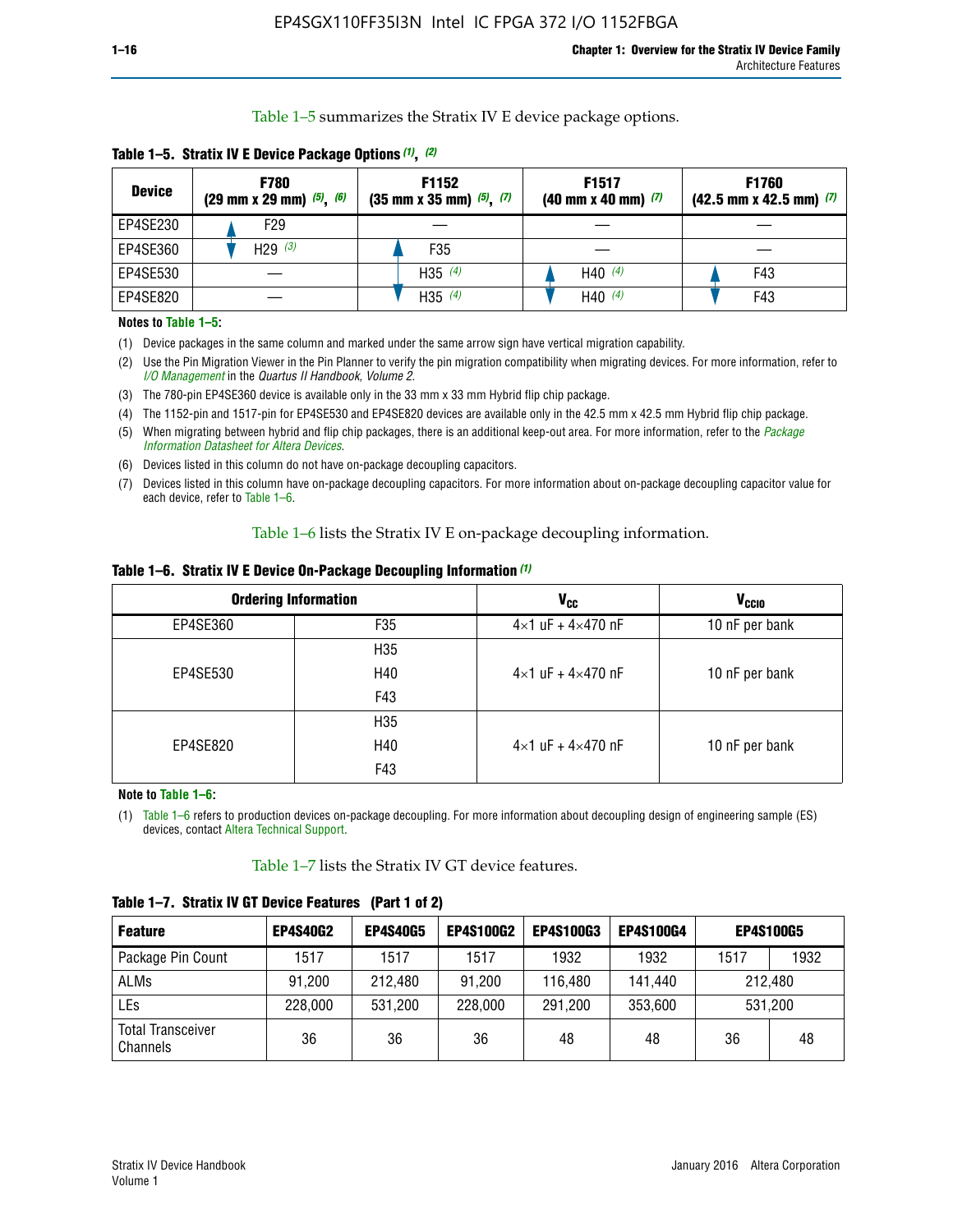| <b>Feature</b>                                                              | <b>EP4S40G2</b> | <b>EP4S40G5</b> | <b>EP4S100G2</b> | <b>EP4S100G3</b> | <b>EP4S100G4</b> |                           | <b>EP4S100G5</b> |
|-----------------------------------------------------------------------------|-----------------|-----------------|------------------|------------------|------------------|---------------------------|------------------|
| 10G Transceiver<br>Channels<br>(600 Mbps - 11.3 Gbps)<br>with $PMA + PCS$ ) | 12              | 12              | 24               | 24               | 24               | 24                        | 32               |
| 8G Transceiver<br>Channels<br>(600 Mbps - 8.5 Gbps<br>with PMA + PCS) $(1)$ | 12              | 12              | $\pmb{0}$        | 8                | 8                | $\mathbf 0$               | $\pmb{0}$        |
| PMA-only CMU<br>Channels<br>(600 Mbps- 6.5 Gbps)                            | 12              | 12              | 12               | 16               | 16               | 12                        | 16               |
| PCIe hard IP Blocks                                                         | $\overline{2}$  | $\overline{2}$  | $\overline{2}$   | 4                | $\overline{4}$   | $\overline{2}$            | 4                |
| <b>High-Speed LVDS</b><br><b>SERDES</b><br>(up to 1.6 Gbps) $(2)$           | 46              | 46              | 46               | 47               | 47               | 46                        | 47               |
| SP1-4.2 Links                                                               | $\overline{2}$  | $\overline{2}$  | $\overline{2}$   | $\overline{2}$   | $\overline{2}$   | $\overline{2}$            | $\overline{2}$   |
| <b>M9K Blocks</b><br>(256 x 36 bits)                                        | 1,235           | 1,280           | 1,235            | 936              | 1,248            |                           | 1,280            |
| M144K Blocks<br>(2048 x 72 bits)                                            | 22              | 64              | 22               | 36               | 48               |                           | 64               |
| Total Memory (MLAB +<br>M9K + M144K) Kb                                     | 17,133          | 27,376          | 17,133           | 17,248           | 22,564           |                           | 27,376           |
| <b>Embedded Multipliers</b><br>$18 \times 18^{(3)}$                         | 1,288           | 1,024           | 1,288            | 832              | 1,024            |                           | 1,024            |
| <b>PLLs</b>                                                                 | 8               | 8               | 8                | 12               | 12               | 8                         | 12               |
| User I/Os $(4)$ , $(5)$                                                     | 654             | 654             | 654              | 781              | 781              | 654                       | 781              |
| Speed Grade<br>(fastest to slowest)                                         | $-1, -2, -3$    | $-1, -2, -3$    | $-1, -2, -3$     | $-1, -2, -3$     | $-1, -2, -3$     | $-1, -2, -3$ $-1, -2, -3$ |                  |

**Notes to Table 1–7:**

(1) You can configure all 10G transceiver channels as 8G transceiver channels. For example, the EP4S40G2F40 device has twenty-four 8G transceiver channels and the EP4S100G5F45 device has thirty-two 8G transceiver channels.

(2) Total pairs of high-speed LVDS SERDES take the lowest channel count of  $R_X/T_X$ .

(3) Four multiplier adder mode.

(4) The user I/O count from the pin-out files include all general purpose I/Os, dedicated clock pins, and dual purpose configuration pins. Transceiver pins and dedicated configuration pins are not included in the pin count.

(5) This data is preliminary.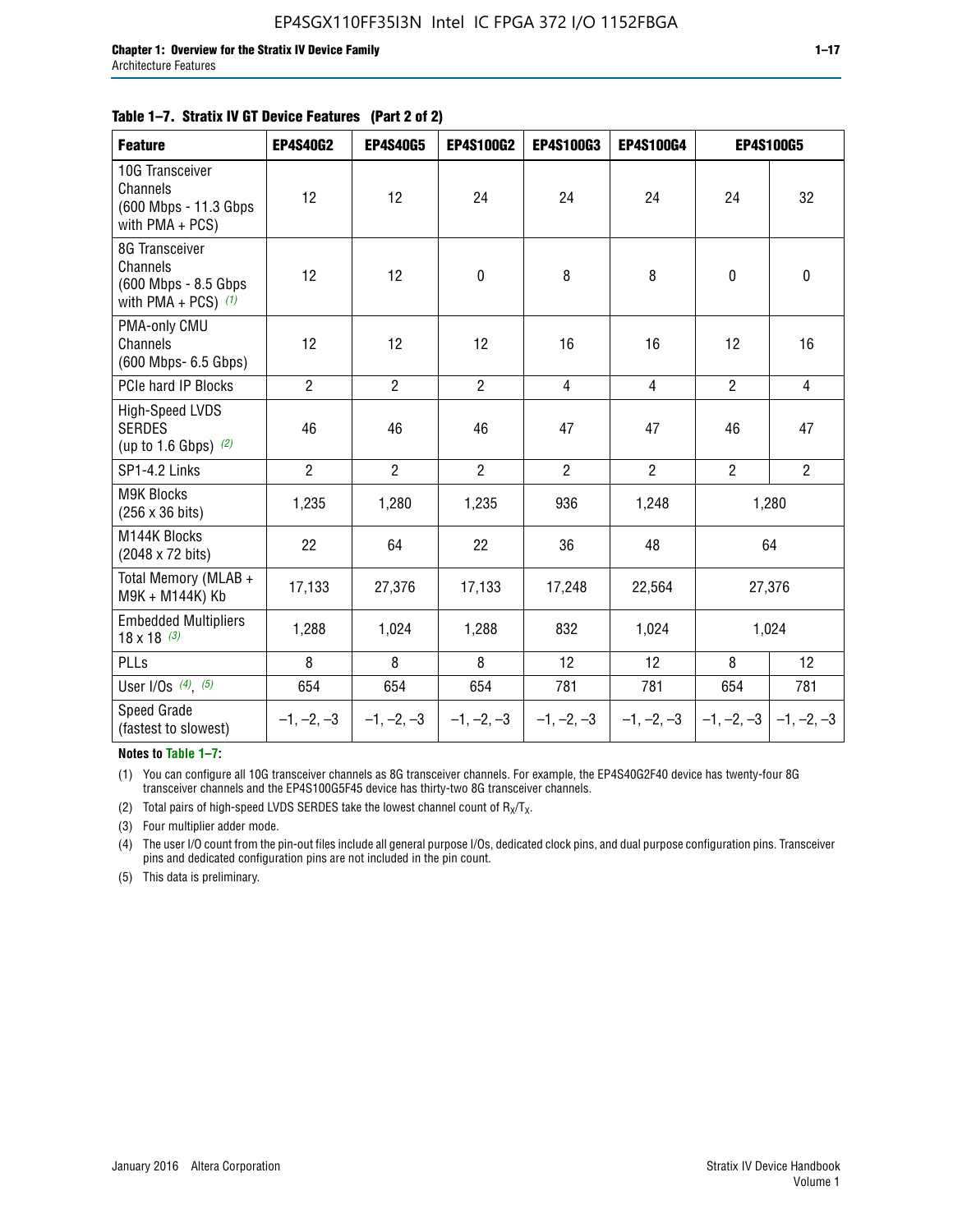Table 1–8 lists the resource counts for the Stratix IV GT devices.

| <b>Device</b>                      | <b>1517 Pin</b><br>$(40 \text{ mm} \times 40 \text{ mm})$ (3) | <b>1932 Pin</b><br>(45 mm x 45 mm) |  |
|------------------------------------|---------------------------------------------------------------|------------------------------------|--|
| <b>Stratix IV GT 40 G Devices</b>  |                                                               |                                    |  |
| EP4S40G2                           | F40                                                           |                                    |  |
| EP4S40G5                           | H40 $(4)$ , $(5)$                                             |                                    |  |
| <b>Stratix IV GT 100 G Devices</b> |                                                               |                                    |  |
| EP4S100G2                          | F40                                                           |                                    |  |
| EP4S100G3                          |                                                               | F45                                |  |
| EP4S100G4                          |                                                               | F45                                |  |
| EP4S100G5                          | H40 $(4)$ $(5)$                                               | F45                                |  |

#### **Notes to Table 1–8:**

(1) This table represents pin compatability; however, it does not include hard IP block placement compatability.

- (2) Devices under the same arrow sign have vertical migration capability.
- (3) When migrating between hybrid and flip chip packages, there is an additional keep-out area. For more information, refer to the *[Altera Device Package Information Data Sheet](http://www.altera.com/literature/ds/dspkg.pdf)*.
- (4) EP4S40G5 and EP4S100G5 devices with 1517 pin-count are only available in 42.5-mm x 42.5-mm Hybrid flip chip packages.
- (5) If you are using the hard IP block, migration is not possible.

Table 1–9 lists the Stratix IV GT on-package decoupling information.

**Table 1–9. Stratix IV GT Device On-Package Decoupling Information** *(1)*

| <b>Ordering</b><br><b>Information</b> | Vcc                                 | <b>V<sub>CCIO</sub></b> | V <sub>CCL GXB</sub>            | V <sub>CCA L/R</sub> | V <sub>CCT L/R</sub> | V <sub>CCR_L/R</sub> |
|---------------------------------------|-------------------------------------|-------------------------|---------------------------------|----------------------|----------------------|----------------------|
| EP4S40G2F40                           | $2 \times 1$ uF + $2 \times 470$ nF | 10 nF per bank $(2)$    | 100 nF per<br>transceiver block | $100$ nF             | $100$ nF             | $100$ nF             |
| EP4S100G2F40                          |                                     |                         |                                 |                      |                      |                      |
| EP4S100G3F45                          |                                     | 10 nF per bank $(2)$    | 100 nF per<br>transceiver block | $100$ nF             | $100$ nF             | $100$ nF             |
| EP4S100G4F45                          |                                     |                         |                                 |                      |                      |                      |
| EP4S40G5H40                           | $4\times1$ uF + $4\times470$ nF     |                         |                                 |                      |                      |                      |
| EP4S100G5H40                          |                                     |                         |                                 |                      |                      |                      |
| EP4S100G5F45                          |                                     |                         |                                 |                      |                      |                      |

**Notes to Table 1–9:**

(1) Table 1–9 refers to production devices on-package decoupling. For more information about decoupling design of engineering sample (ES) devices, contact [Altera Technical Support](http://mysupport.altera.com/eservice/login.asp).

(2) For I/O banks  $3(*)$ ,  $4(*)$ ,  $7(*)$ , and  $8(*)$  only. There is no OPD for I/O bank  $1(*)$ ,  $2(*)$ ,  $5(*)$ , and  $6(*)$ .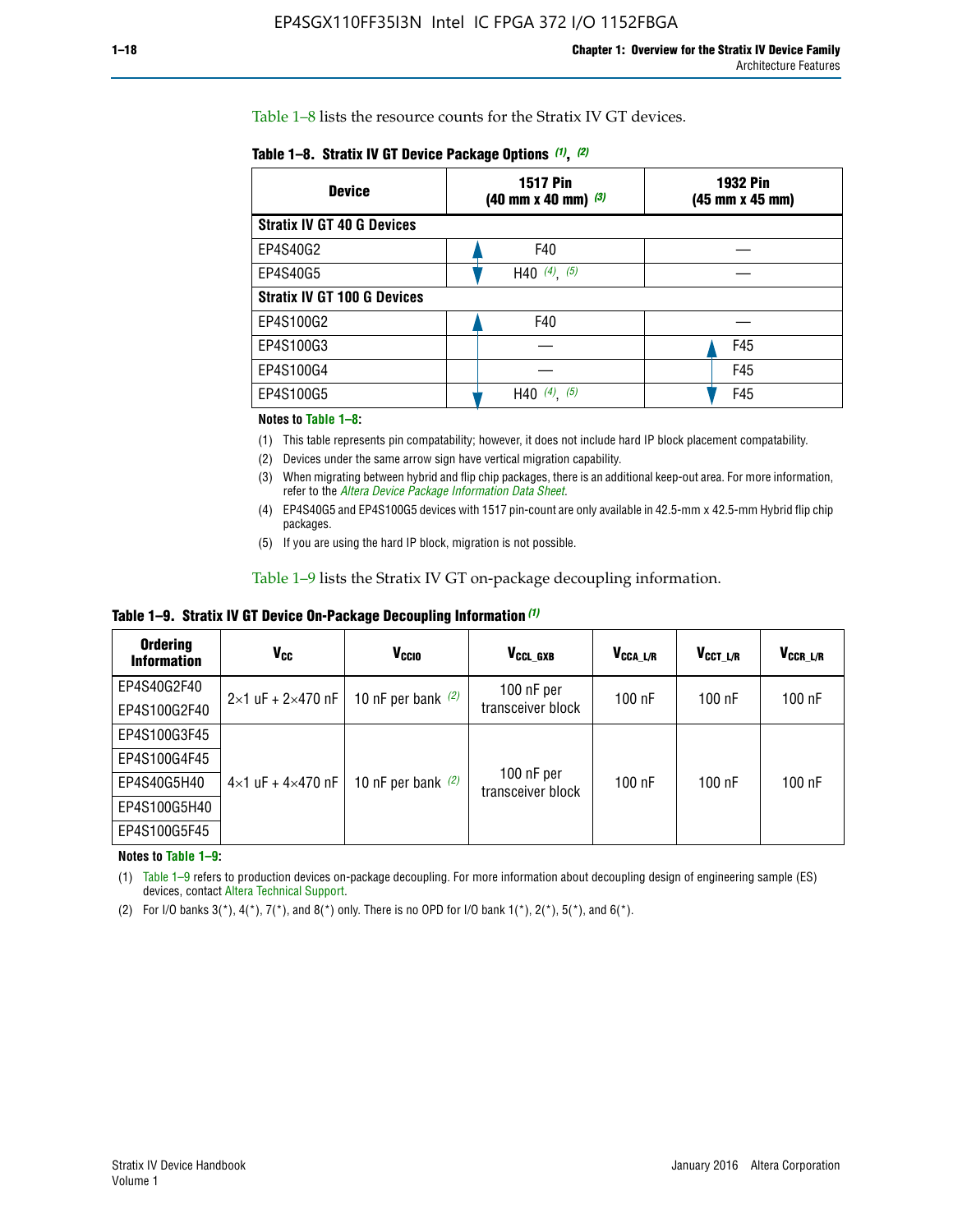# **Integrated Software Platform**

The Quartus II software provides an integrated environment for HDL and schematic design entry, compilation and logic synthesis, full simulation and advanced timing analysis, SignalTap II Logic Analyzer, and device configuration of Stratix IV designs. The Quartus II software provides the MegaWizard<sup> $M$ </sup> Plug-In Manager user interface to generate different functional blocks, such as memory, PLL, and digital signal processing logic. For transceivers, the Quartus II software provides the ALTGX MegaWizard Plug-In Manager interface that guides you through configuration of the transceiver based on your application requirements.

The Stratix IV GX and GT transceivers allow you to implement low-power and reliable high-speed serial interface applications with its fully reconfigurable hardware, optimal signal integrity, and integrated Quartus II software platform.

For more information about the QuarJanuary2016tus II software features, refer to the *[Quartus II Handbook](http://www.altera.com/literature/lit-qts.jsp)*.

# **Ordering Information**

This section describes the Stratix IV E, GT, and GX devices ordering information. Figure 1–4 shows the ordering codes for Stratix IV GX and E devices.



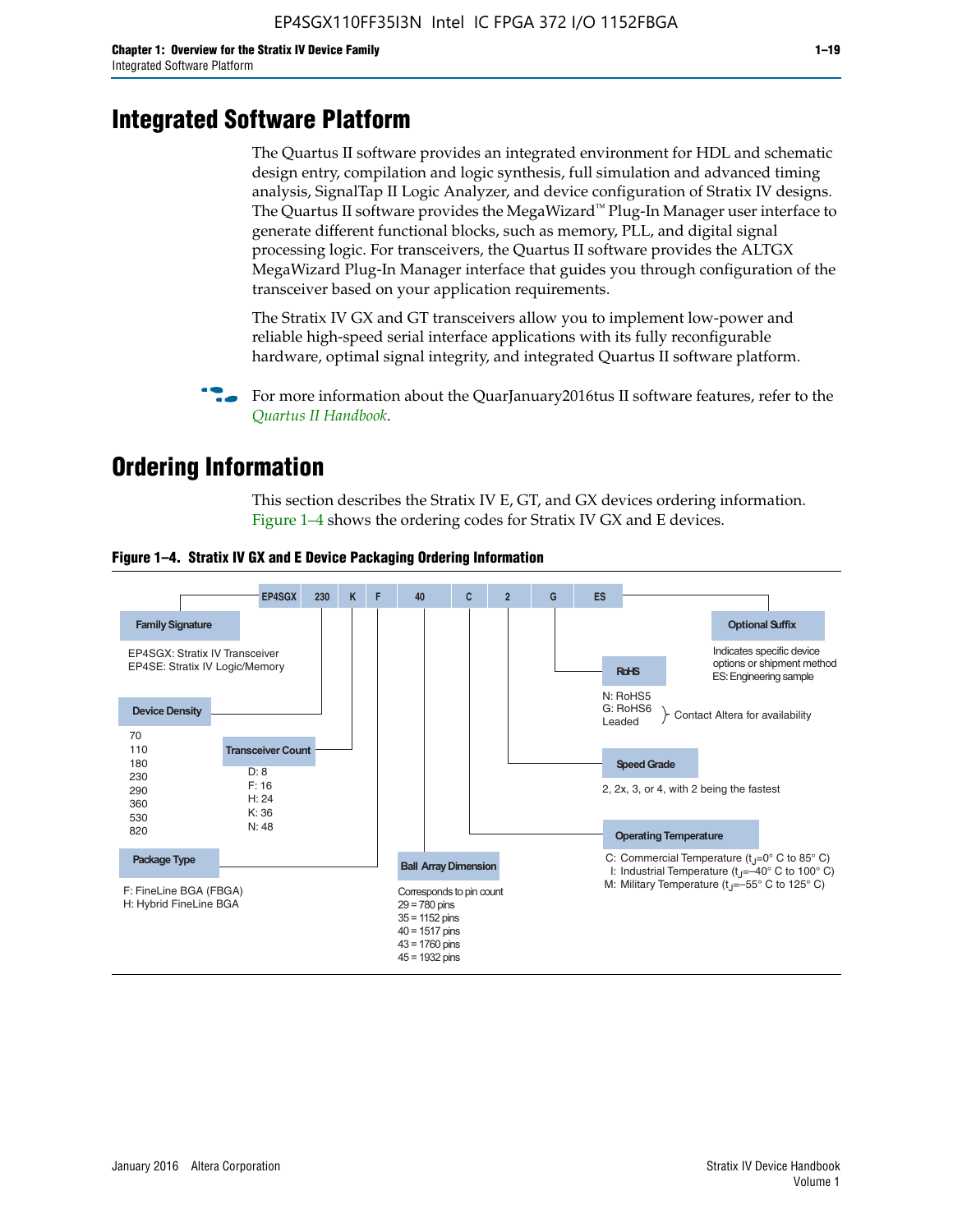Figure 1–5 shows the ordering codes for Stratix IV GT devices.





# **Document Revision History**

Table 1–10 lists the revision history for this chapter.

| <b>Date</b>       | Version | <b>Changes</b>                                         |
|-------------------|---------|--------------------------------------------------------|
| January 2016      | 3.5     | <b>Updated Figure 1–4 with new RoHS information</b>    |
| September 2012    | 3.4     | ■ Updated Table 1–1 to close FB $#30986$ .             |
|                   |         | Updated Table 1–2 and Table 1–5 to close FB $#31127$ . |
| June 2011         | 3.3     | Added military temperature to Figure 1–4.              |
| February 2011     | 3.2     | ■ Updated Table 1–7 and Table 1–8.                     |
|                   |         | $\blacksquare$ Applied new template.                   |
|                   |         | Minor text edits.                                      |
| <b>March 2010</b> | 3.1     | <b>Updated Table 1–1, Table 1–2, and Table 1–7.</b>    |
|                   |         | ■ Updated Figure $1-3$ .                               |
|                   |         | ■ Updated the "Stratix IV GT Devices" section.         |
|                   |         | Added two new references to the Introduction section.  |
|                   |         | Minor text edits.                                      |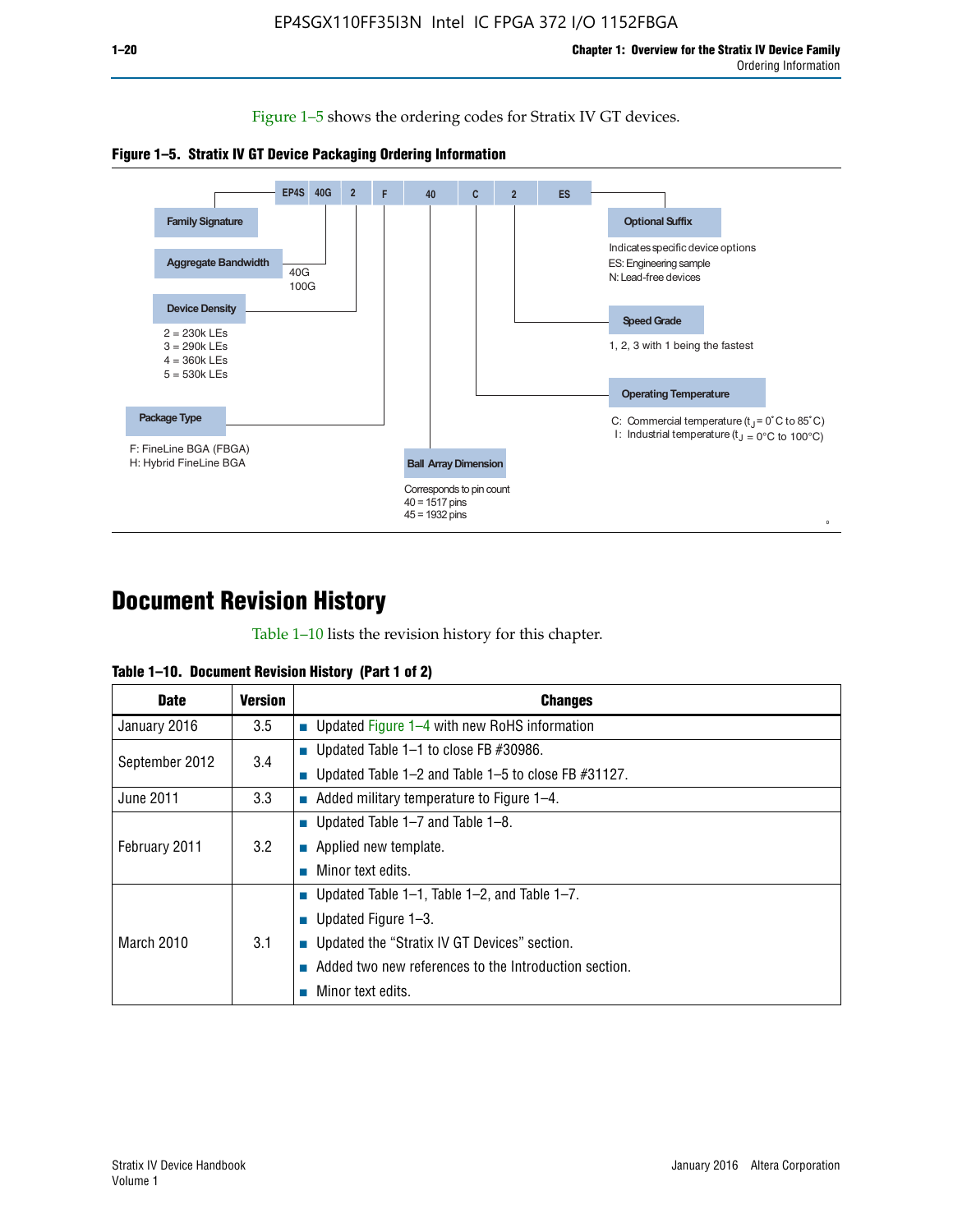## **Table 1–10. Document Revision History (Part 2 of 2)**

| <b>Date</b>      | <b>Version</b> | <b>Changes</b>                                                                                                                                                                                                                                                                    |  |
|------------------|----------------|-----------------------------------------------------------------------------------------------------------------------------------------------------------------------------------------------------------------------------------------------------------------------------------|--|
| November 2009    | 3.0            | ■ Updated the "Stratix IV Device Family Overview", "Feature Summary", "Stratix IV GT<br>Devices", "High-Speed Transceiver Features", "FPGA Fabric and I/O Features", "Highest<br>Aggregate Data Bandwidth", "System Integration", and "Integrated Software Platform"<br>sections. |  |
|                  |                | $\blacksquare$ Added Table 1-3, Table 1-6, and Table 1-9.                                                                                                                                                                                                                         |  |
|                  |                | $\blacksquare$ Updated Table 1-1, Table 1-2, Table 1-4, Table 1-5, Table 1-7, and Table 1-8.                                                                                                                                                                                      |  |
|                  |                | ■ Updated Figure 1–3, Figure 1–4, and Figure 1–5.                                                                                                                                                                                                                                 |  |
|                  |                | $\blacksquare$ Minor text edits.                                                                                                                                                                                                                                                  |  |
|                  | 2.4            | $\blacksquare$ Updated Table 1-1.                                                                                                                                                                                                                                                 |  |
| <b>June 2009</b> |                | Minor text edits.                                                                                                                                                                                                                                                                 |  |
|                  |                | $\blacksquare$ Added Table 1–5, Table 1–6, and Figure 1–3.                                                                                                                                                                                                                        |  |
|                  |                | $\blacksquare$ Updated Figure 1-5.                                                                                                                                                                                                                                                |  |
| April 2009       | 2.3            | Updated Table $1-1$ , Table $1-2$ , Table $1-3$ , and Table $1-4$ .                                                                                                                                                                                                               |  |
|                  |                | ■ Updated "Introduction", "Feature Summary", "Stratix IV GX Devices", "Stratix IV GT<br>Devices", "Architecture Features", and "FPGA Fabric and I/O Features"                                                                                                                     |  |
| March 2009       | 2.2            | ■ Updated "Feature Summary", "Stratix IV GX Devices", "Stratix IV E Device", "Stratix IV<br>GT Devices", "Signal Integrity"                                                                                                                                                       |  |
|                  |                | Removed Tables 1-5 and 1-6                                                                                                                                                                                                                                                        |  |
|                  |                | Updated Figure 1-4                                                                                                                                                                                                                                                                |  |
|                  |                | ■ Updated "Introduction", "Feature Summary", "Stratix IV Device Diagnostic Features",<br>"Signal Integrity", "Clock Networks", "High-Speed Differential I/O with DPA and Soft-<br>CDR", "System Integration", and "Ordering Information" sections.                                |  |
|                  |                | Added "Stratix IV GT 100G Devices" and "Stratix IV GT 100G Transceiver Bandwidth"<br>sections.                                                                                                                                                                                    |  |
| March 2009       | 2.1            | <b>Updated Table 1–1, Table 1–2, Table 1–3, and Table 1–4.</b>                                                                                                                                                                                                                    |  |
|                  |                | $\blacksquare$ Added Table 1-5 and Table 1-6.                                                                                                                                                                                                                                     |  |
|                  |                | ■ Updated Figure $1-3$ and Figure $1-4$ .                                                                                                                                                                                                                                         |  |
|                  |                | $\blacksquare$ Added Figure 1-5.                                                                                                                                                                                                                                                  |  |
|                  |                | Removed "Referenced Documents" section.                                                                                                                                                                                                                                           |  |
|                  |                | Updated "Feature Summary" on page 1-1.                                                                                                                                                                                                                                            |  |
| November 2008    | 2.0            | ■ Updated "Stratix IV Device Diagnostic Features" on page 1-7.                                                                                                                                                                                                                    |  |
|                  |                | Updated "FPGA Fabric and I/O Features" on page 1-8.                                                                                                                                                                                                                               |  |
|                  |                | $\blacksquare$ Updated Table 1-1.                                                                                                                                                                                                                                                 |  |
|                  |                | Updated Table 1-2.                                                                                                                                                                                                                                                                |  |
|                  |                | Updated "Table 1-5 shows the total number of transceivers available in the Stratix IV GT<br>Device." on page 1-15.                                                                                                                                                                |  |
| <b>July 2008</b> | 1.1            | Revised "Introduction".                                                                                                                                                                                                                                                           |  |
| May 2008         | 1.0            | Initial release.                                                                                                                                                                                                                                                                  |  |